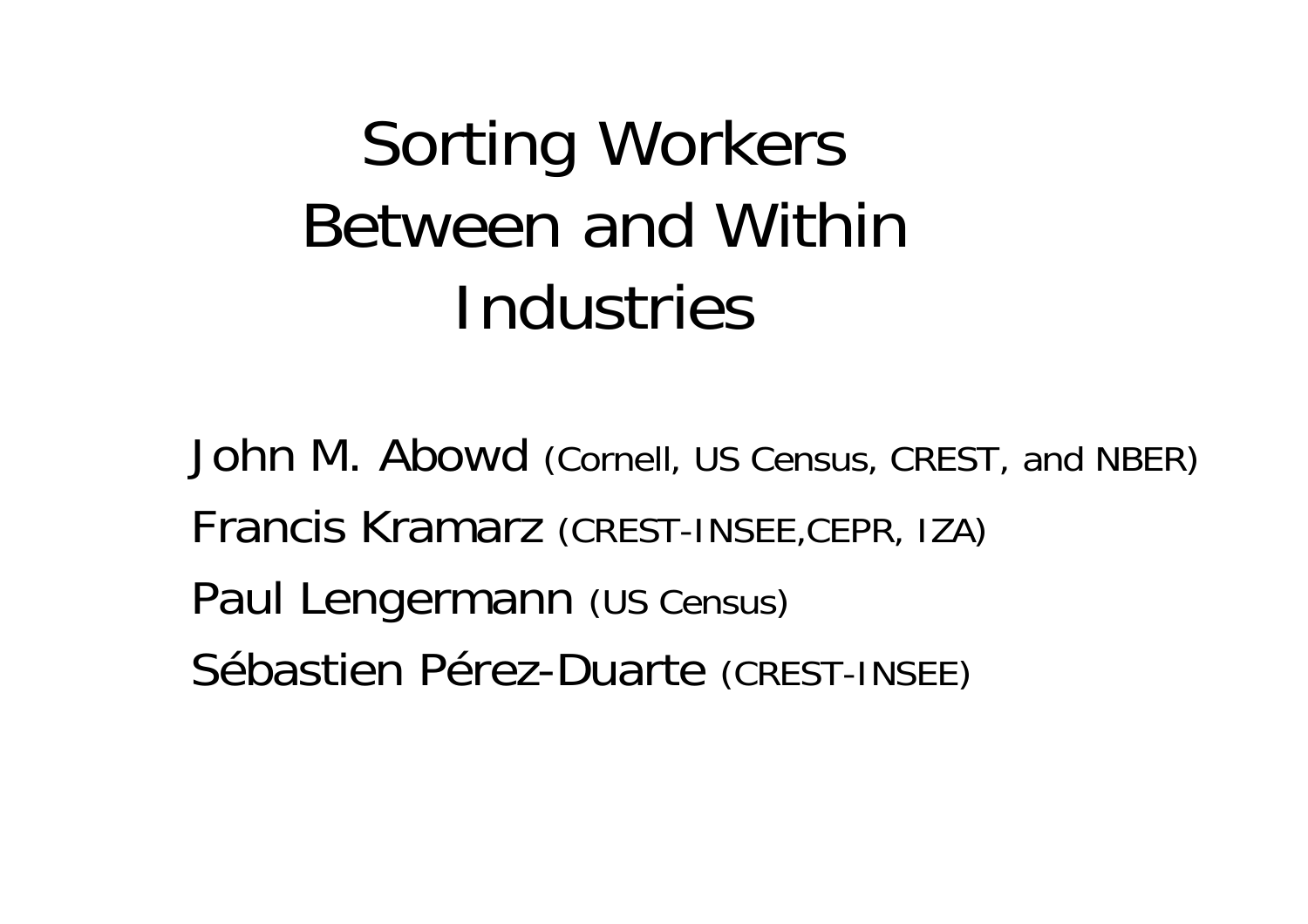# Outline of the paper

- Estimate a wage equation with both firm specific and worker specific effects, for France and the US
- **↑ Correlate these two effects within and between** industries
- **↑ Observe the differences both within and between** countries
- Posit a model of wages and worker allocation, simple yet sufficiently flexible to accommodate for patterns in the correlation of the effects
- **Estimate this model and ponder**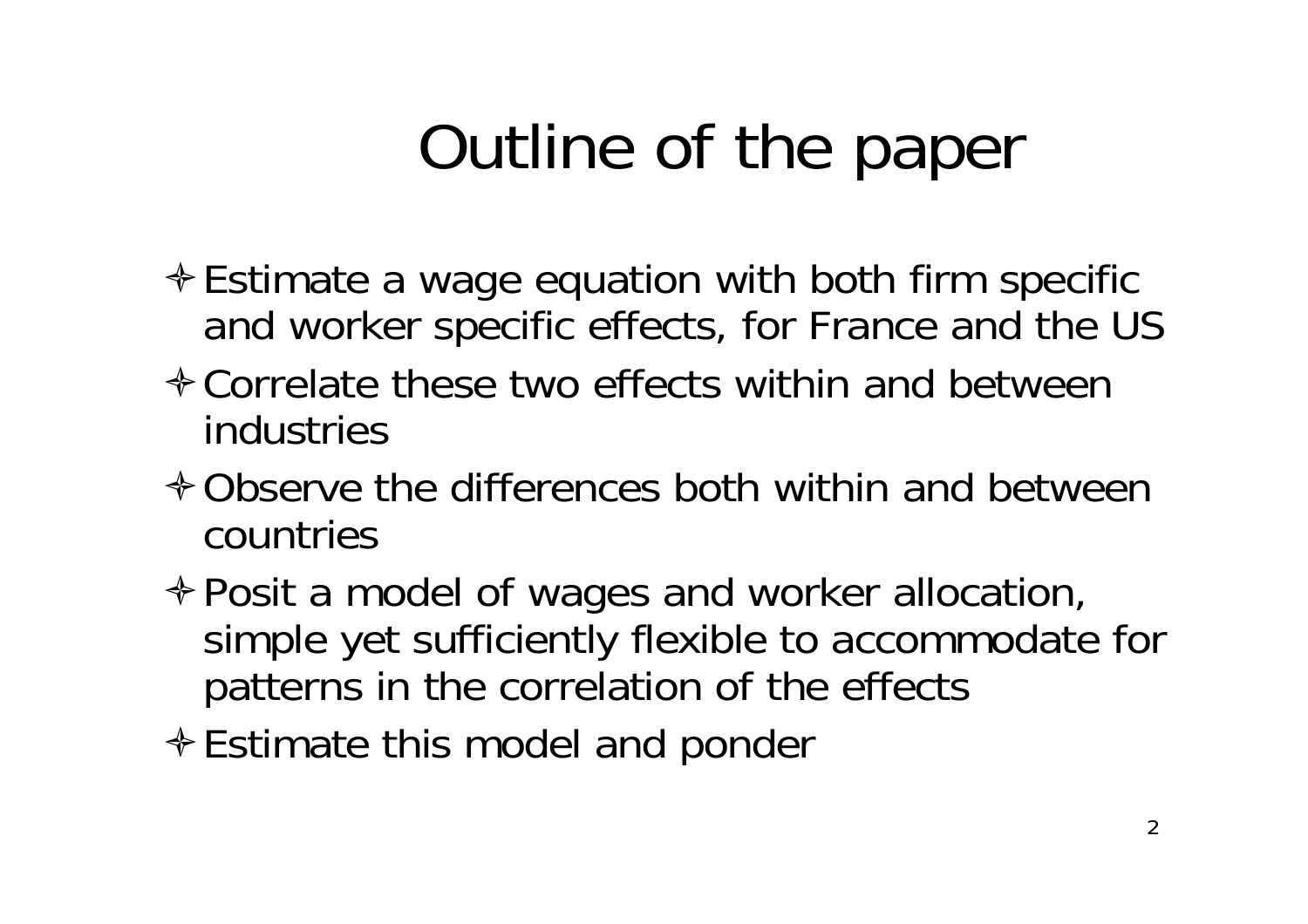# Some separate strands of the literature

#### **→ Inter-industry wage differentials**

-Krueger and Summers (1987,1988: firms matter),Murphy and Topel (1987: persons matter), Dickens and Katz (1987), Gibbons and Katz (1987), Brown and Medoff (1991) firm size

**Notable 3 ÷ Optimal sorting** 

-Becker (1973 marriage), Shimer and Smith (2000 with frictions), Shimer (2002)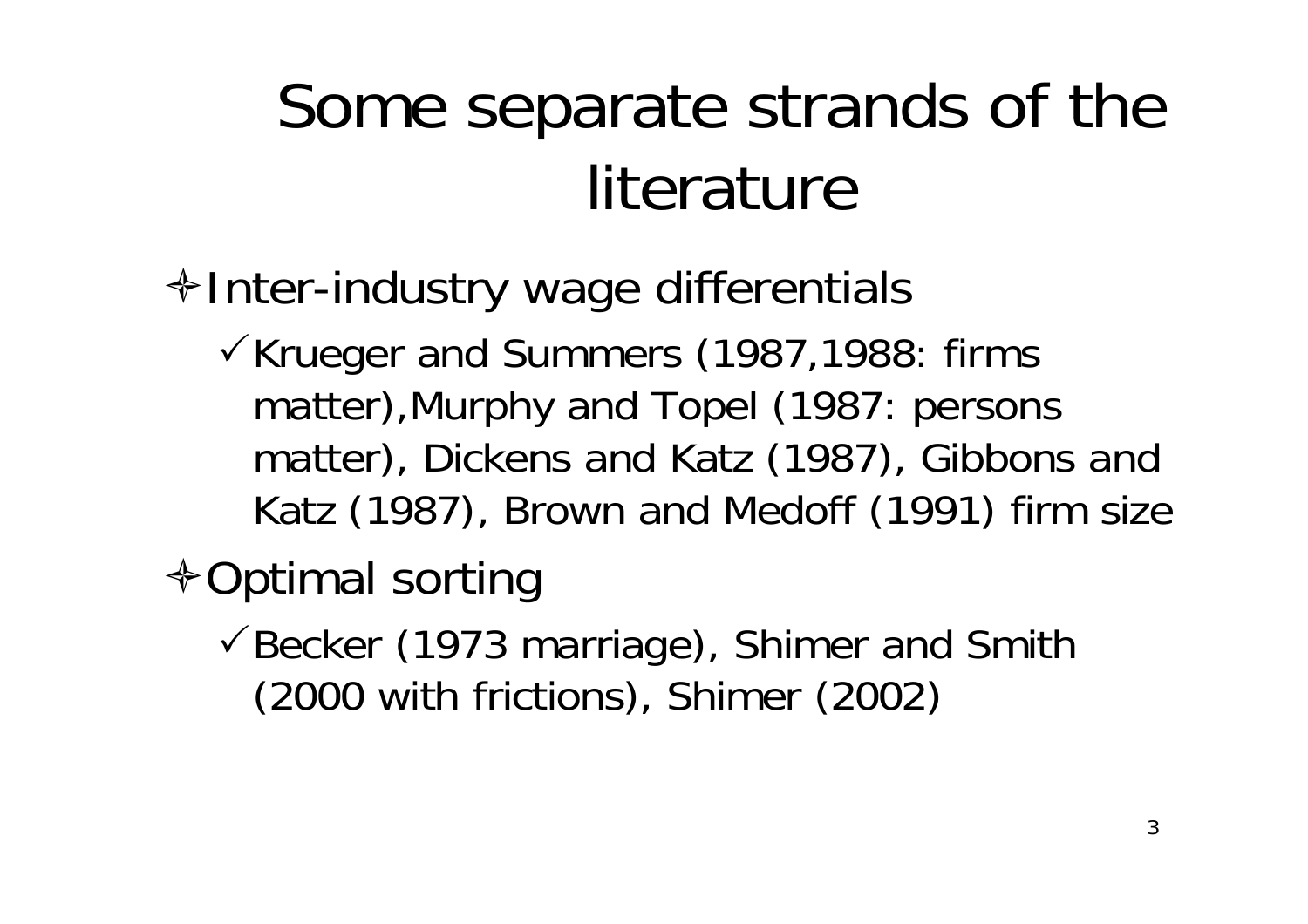## Basic Statistical Model

$$
y_{it} - \mu_y = \theta_i + \psi_{J(i,t)} + (x_{it} - \mu_x)\beta + \varepsilon_{it}
$$

The dependent variable is compensation

- $\checkmark$  France: employee + employer cost of employment
- United States: employer reported gross employee earnings
- $\triangle$  The function  $J(i, t)$  indicates the employer of *i* at date *t*.
- $\triangle$  The first component is the person effect.
- $\triangle$  The second component is the firm effect.
- The third component is the time-varying measured characteristics effect.
- ◆ The fourth component is the statistical residual, orthogonal to all other effects in the model.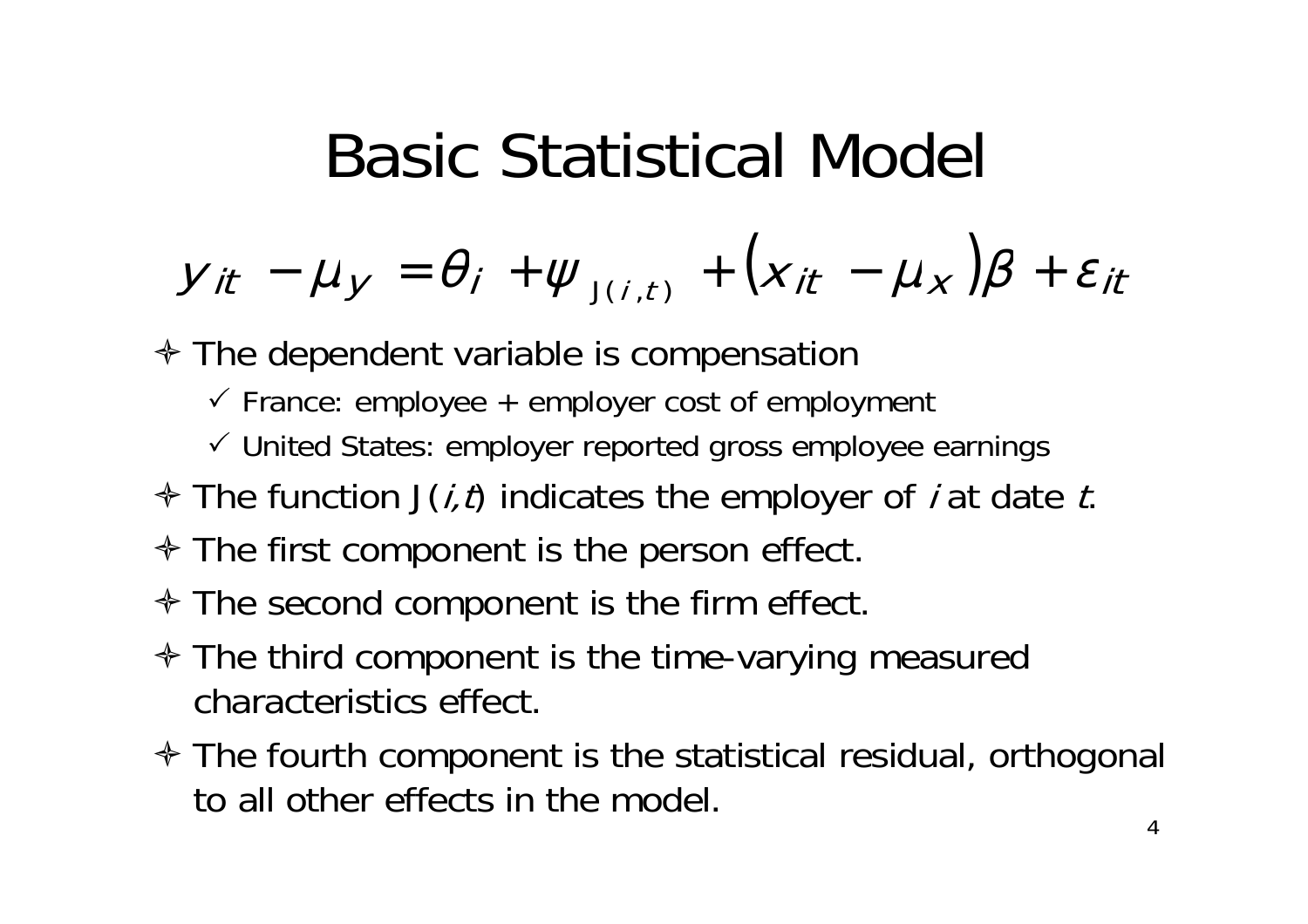# Summary of Data Sources

#### **♦ French Employer Payroll Reports**

- $\checkmark$  1/25 sample of French workforce
- $\checkmark$  Individual and employing firm identified
- $\checkmark$  annual 1976-1996
- $\checkmark$  1.5 million individuals, more than 13 million observations used
- United States UI Records
	- $\checkmark$  Sample of 9 States employment (California, Florida, Illinois, Maryland, Minnesota, New Jersey, North Carolina, Pennsylvania,Texas) from the Census LEHD program
	- $\checkmark$  Individual and taxable employing entity identified
	- $\checkmark$  200 million observations, 46 million individuals and 2 million firms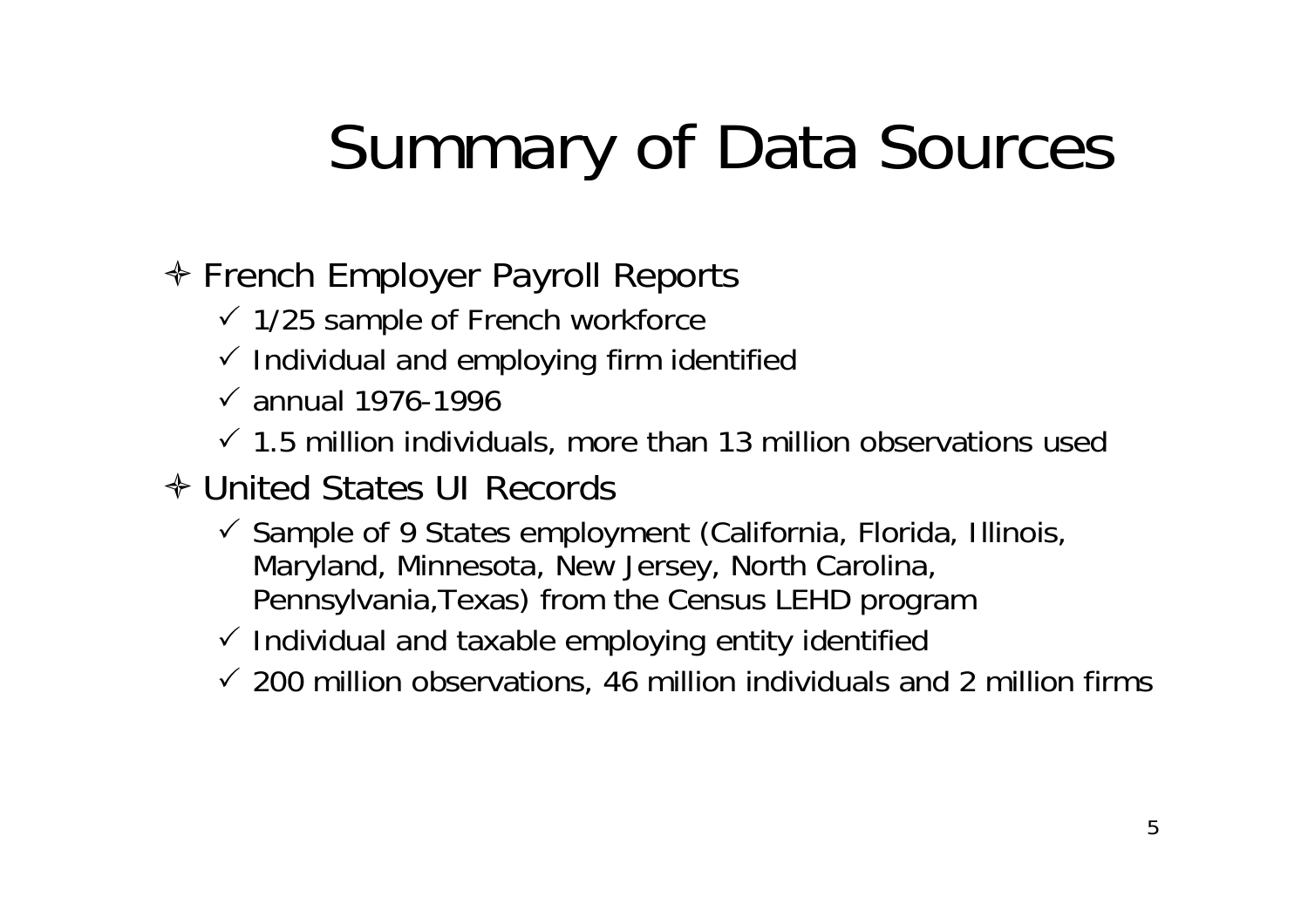# Estimation

- $\triangleleft$  Identification of both firm and person effects possible by job mobility, through a connected group of workers and firms
- Exact least squares solution, see Abowd, Creecy, and Kramarz (2002) for France and for the US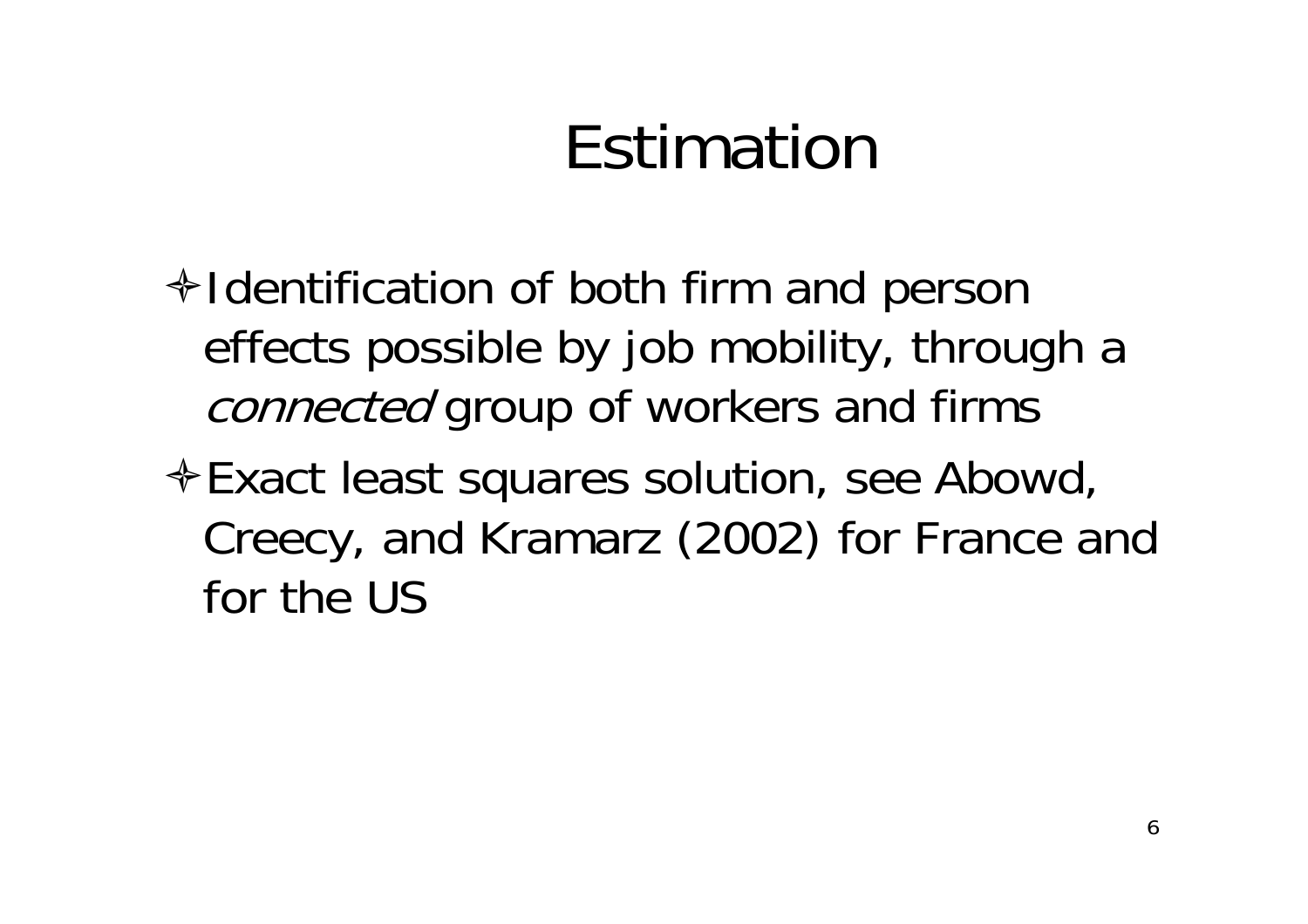## Simple textbook model

**Example 4 Positive assortive mating (Becker 1973)**  $\textstyle\bigstar$  Say  $\textstyle\bigvee_{j}=f(q_{i},q_{j})$  output of the match, if  $\textstyle\bigvee_{j=1}^K\bigvee_{j=1}^K\{q_{i+1},q_{i+1},q_{i+1}\}\big)$ supermodular then  $q_i$  positively related to  $q_j$  $\triangleleft$  This is the case if  $f(q_i, q_j) = A(q_i)^a (q_j)^b$  $\triangle$  If rent sharing rule,

log*w<sub>ij</sub>=* Constant+*a* log*q<sub>i</sub>* + *b* log*q<sub>j</sub>*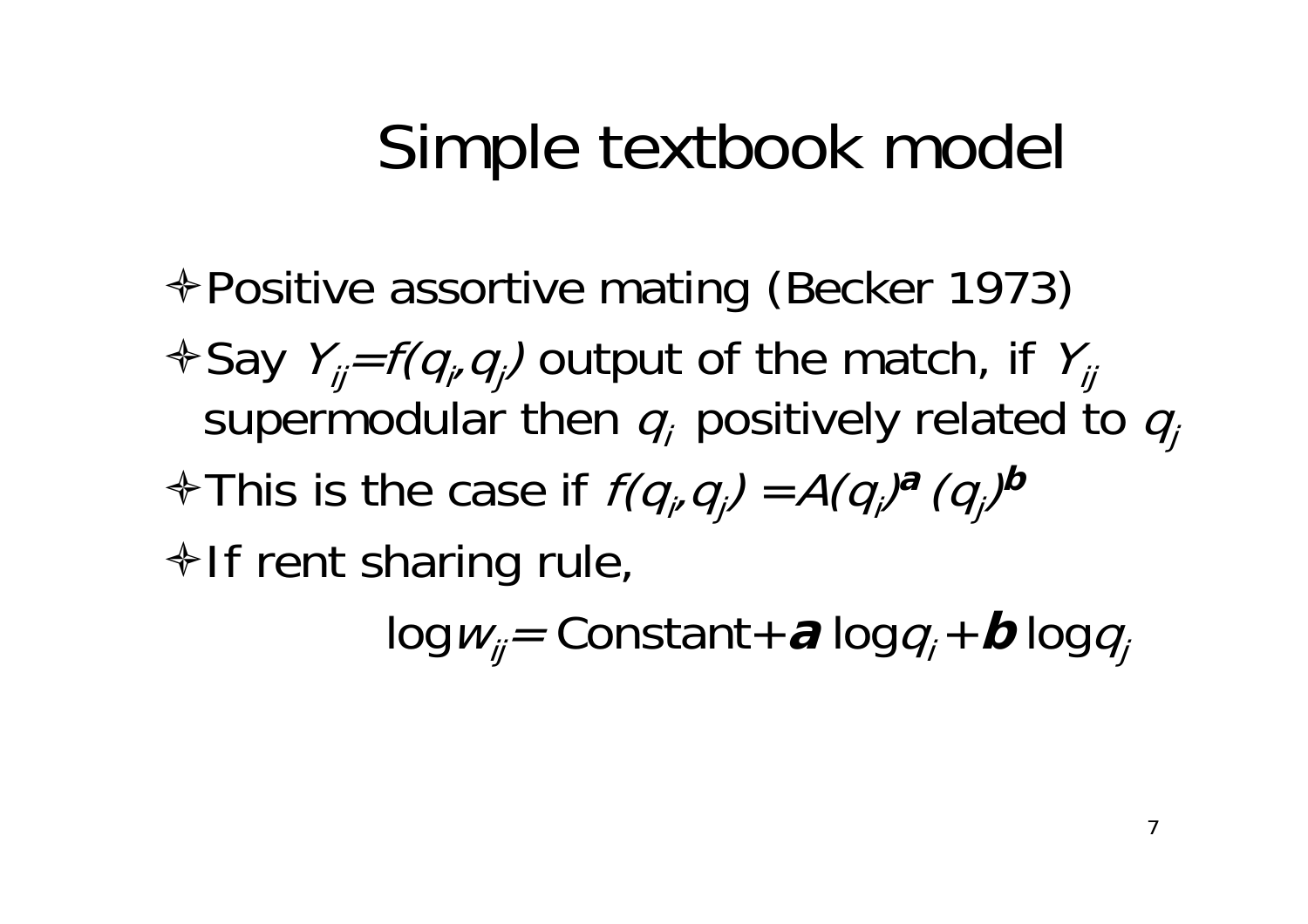## A Puzzle

#### Correlation pattern between and within industries

| Table 1   |                                                 |                     |             |                |                    |  |  |  |  |
|-----------|-------------------------------------------------|---------------------|-------------|----------------|--------------------|--|--|--|--|
|           | <b>Decomposition of Person and Firm Effects</b> |                     |             |                |                    |  |  |  |  |
|           |                                                 |                     |             | Covariance     | <b>Correlation</b> |  |  |  |  |
|           |                                                 | Variance of         |             | of Person      | of Person          |  |  |  |  |
|           |                                                 | Person              | Variance of | and Firm       | and Firm           |  |  |  |  |
|           |                                                 | Effect <sup>1</sup> | Firm Effect | <b>Effects</b> | <b>Effects</b>     |  |  |  |  |
| France    | <b>Total</b>                                    | 0.2490              | 0.2176      | $-0.0562$      | $-0.2415$          |  |  |  |  |
|           | <b>Within</b>                                   | 0.2450              | 0.2029      | $-0.0600$      | $-0.2690$          |  |  |  |  |
|           | <b>Between</b>                                  | 0.0040              | 0.0147      | 0.0038         | 0.4893             |  |  |  |  |
| <b>US</b> | Total                                           | 0.6292              | 0.1304      | 0.0058         | 0.0203             |  |  |  |  |
|           | Within                                          | 0.6149              | 0.0945      | 0.0006         | 0.0025             |  |  |  |  |
|           | <b>Between</b>                                  | 0.0143              | 0.0359      | 0.0052         | 0.2293             |  |  |  |  |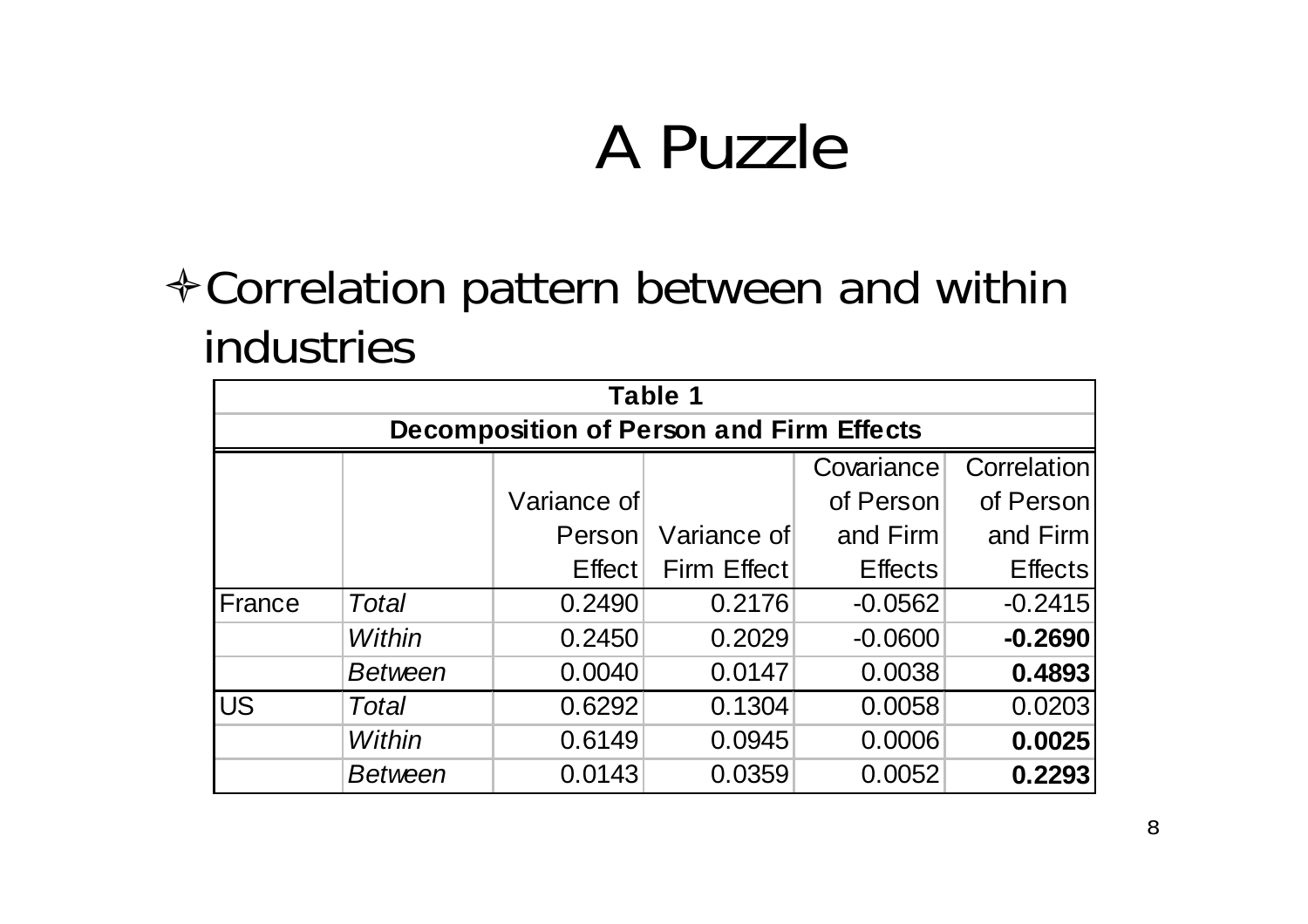#### Distribution of Within Industry Correlations

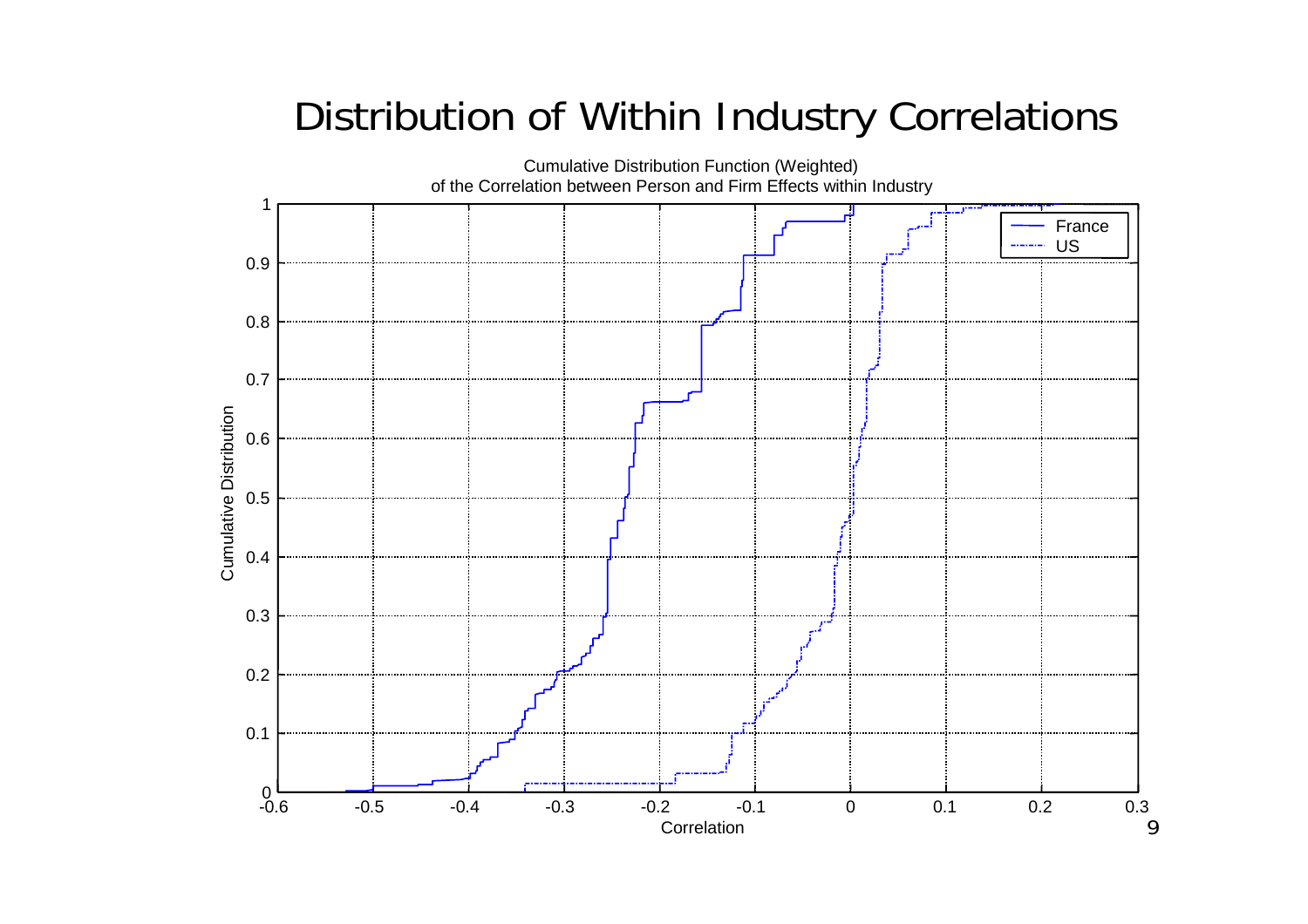#### Within Industry Correlations, France

| France, 2-digit industries                    | Correlation |
|-----------------------------------------------|-------------|
| Miscellaneous repair services                 | $-0.5289$   |
| <b>Bakery products</b>                        | $-0.5077$   |
| Lumber mills                                  | $-0.5006$   |
| Furniture and fixtures manufacture            | $-0.4992$   |
| Automobile dealers, auto parts and repair     | $-0.4787$   |
| Leather products except footwear              | $-0.4527$   |
| Construction                                  | $-0.4402$   |
| Waste product management                      | $-0.4368$   |
| Retail specialty non food trade               | $-0.4092$   |
| Tobacco products manufacture                  | $-0.0805$   |
| <b>Gas Distribution</b>                       | $-0.0802$   |
| <b>Health Services</b>                        | $-0.0799$   |
| Office and accounting machines                | $-0.0713$   |
| Iron and steel foundries                      | $-0.0685$   |
| Advertising and consulting services           | $-0.0668$   |
| Telecommunications and postal                 | $-0.0601$   |
| Coal mining                                   | $-0.0061$   |
| Mining and Quarrying of Non-Metallic Minerals | 0.0025      |
| Railroad transportation                       | 0.0029      |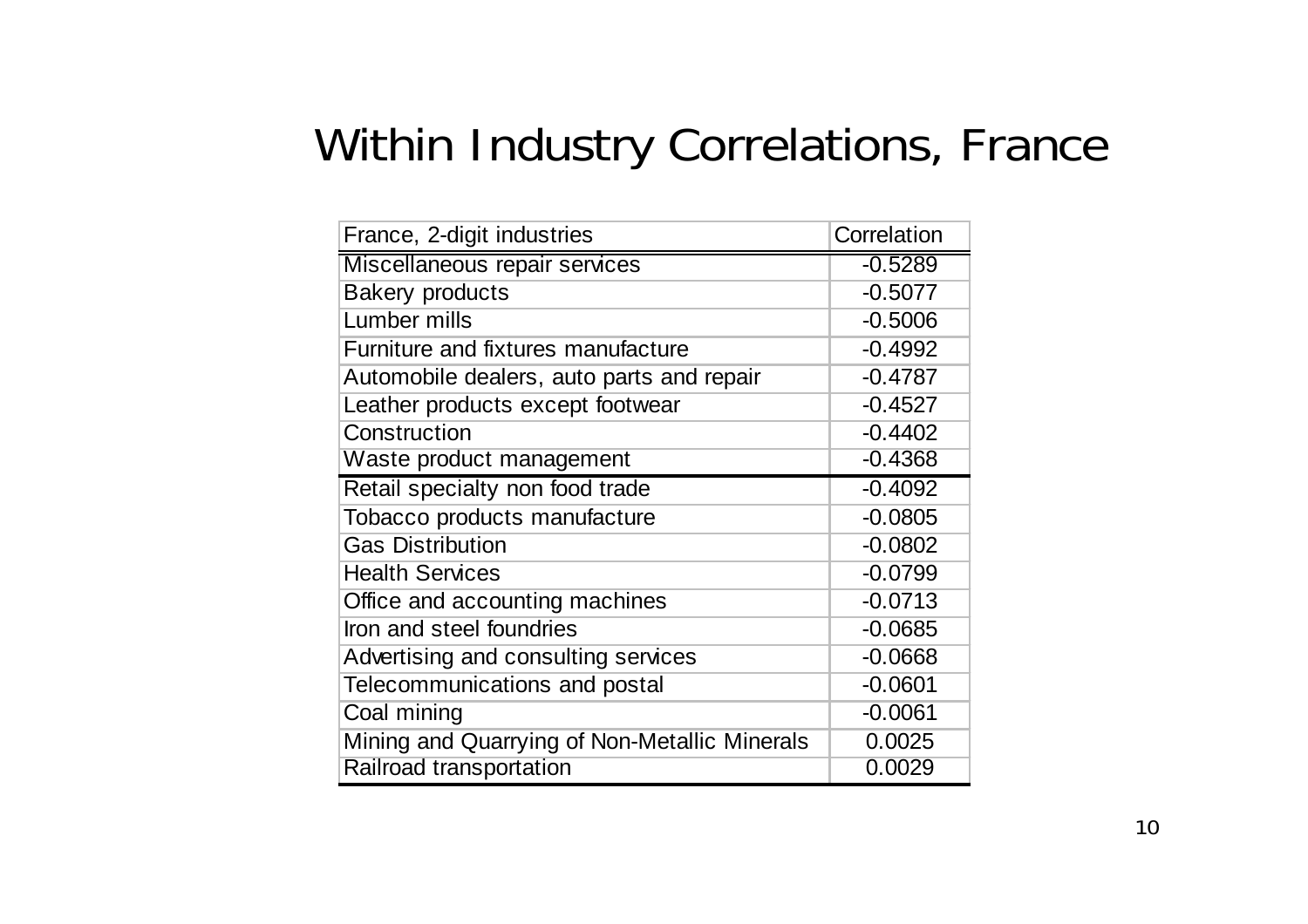#### Within Industry Correlations, US

| US 2-digit SIC Industries                | Correlation |
|------------------------------------------|-------------|
| Private households                       | $-0.3401$   |
| Pipelines, except natural gas            | $-0.2295$   |
| Miscellaneous services                   | $-0.1838$   |
| Environmental quality and housing        | $-0.1723$   |
| Communication                            | $-0.1574$   |
| Bituminous coal mining                   | $-0.1519$   |
| Agriculture-livestock                    | $-0.1384$   |
| Miscellaneous repair                     | $-0.1351$   |
| Trucking and warehousing                 | $-0.1339$   |
| Local and interurban passenger transport | 0.0683      |
| Holding and other investments            | 0.0704      |
| <b>Motion pictures</b>                   | 0.0851      |
| <b>Agricultural services</b>             | 0.1171      |
| <b>Tobacco products</b>                  | 0.1268      |
| Apparel                                  | 0.1371      |
| Electric and electronic equipment        | 0.1698      |
| <b>Business services</b>                 | 0.2108      |
| Railroad transport                       | 0.2226      |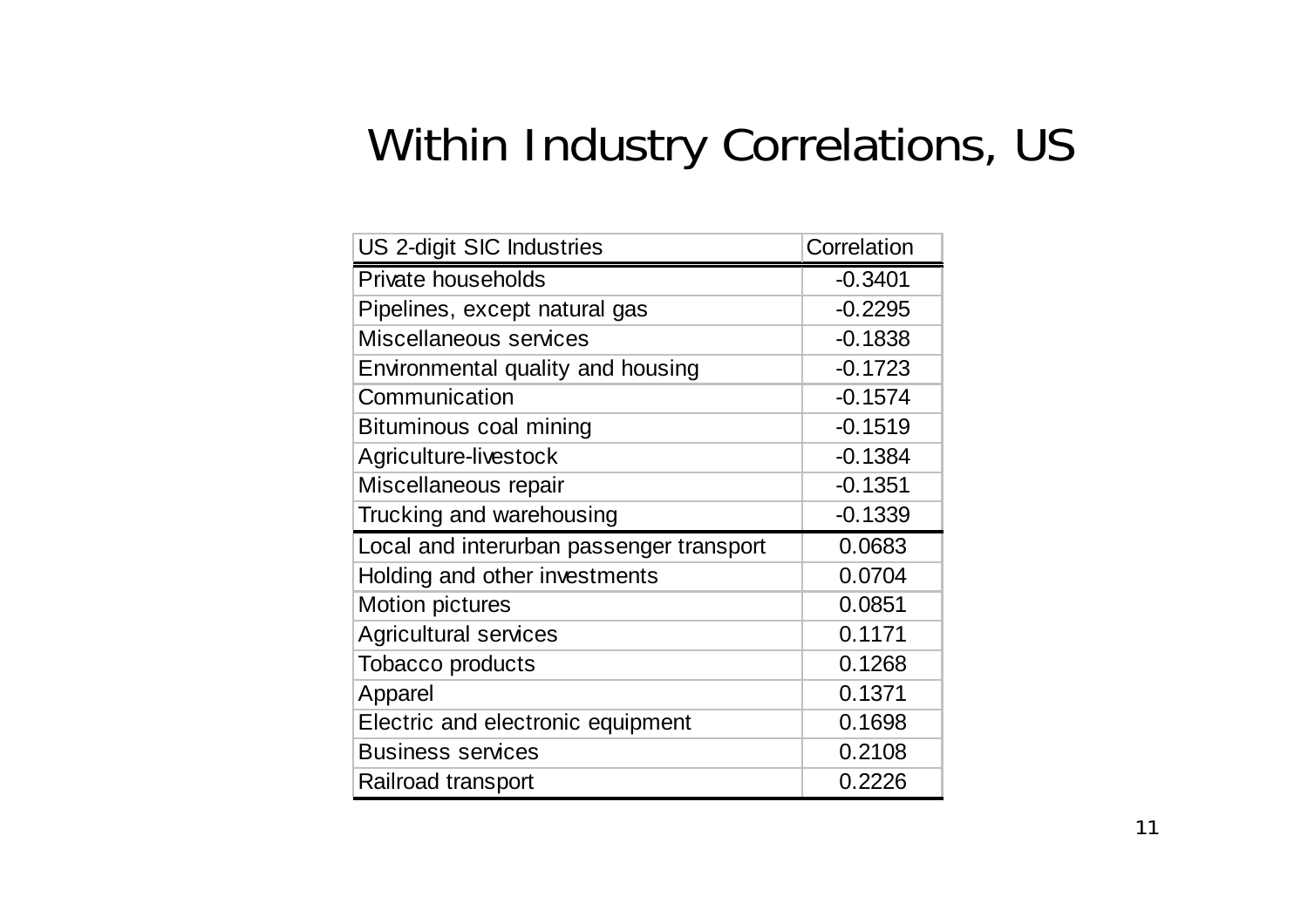# Comparison of Correlation Patterns France—US

|                       |                |                | Correlation across comparable industries in France and in the US |                |                |
|-----------------------|----------------|----------------|------------------------------------------------------------------|----------------|----------------|
| <b>French Weights</b> |                |                | US Weights                                                       |                |                |
|                       | <b>Corr US</b> | <b>Corr FR</b> |                                                                  | <b>Corr US</b> | <b>Corr FR</b> |
| <b>Corr US</b>        |                | 0.658          | <b>Corr US</b>                                                   |                | 0.540          |
| <b>Corr FR</b>        |                |                | <b>Corr FR</b>                                                   |                |                |

48 groups of industries

#### **Correlation across comparable industries x size cat. in France and in the US**

| <b>French Weights</b> |                |                | US Weights     |  |                |  |  |
|-----------------------|----------------|----------------|----------------|--|----------------|--|--|
|                       | <b>Corr US</b> | <b>Corr FR</b> | <b>Corr US</b> |  | <b>Corr FR</b> |  |  |
| <b>Corr US</b>        |                | 0.448          | <b>Corr US</b> |  | 0.469          |  |  |
| <b>Corr FR</b>        |                |                | <b>Corr FR</b> |  |                |  |  |

450 groups in the US (industry x size category), 405 in France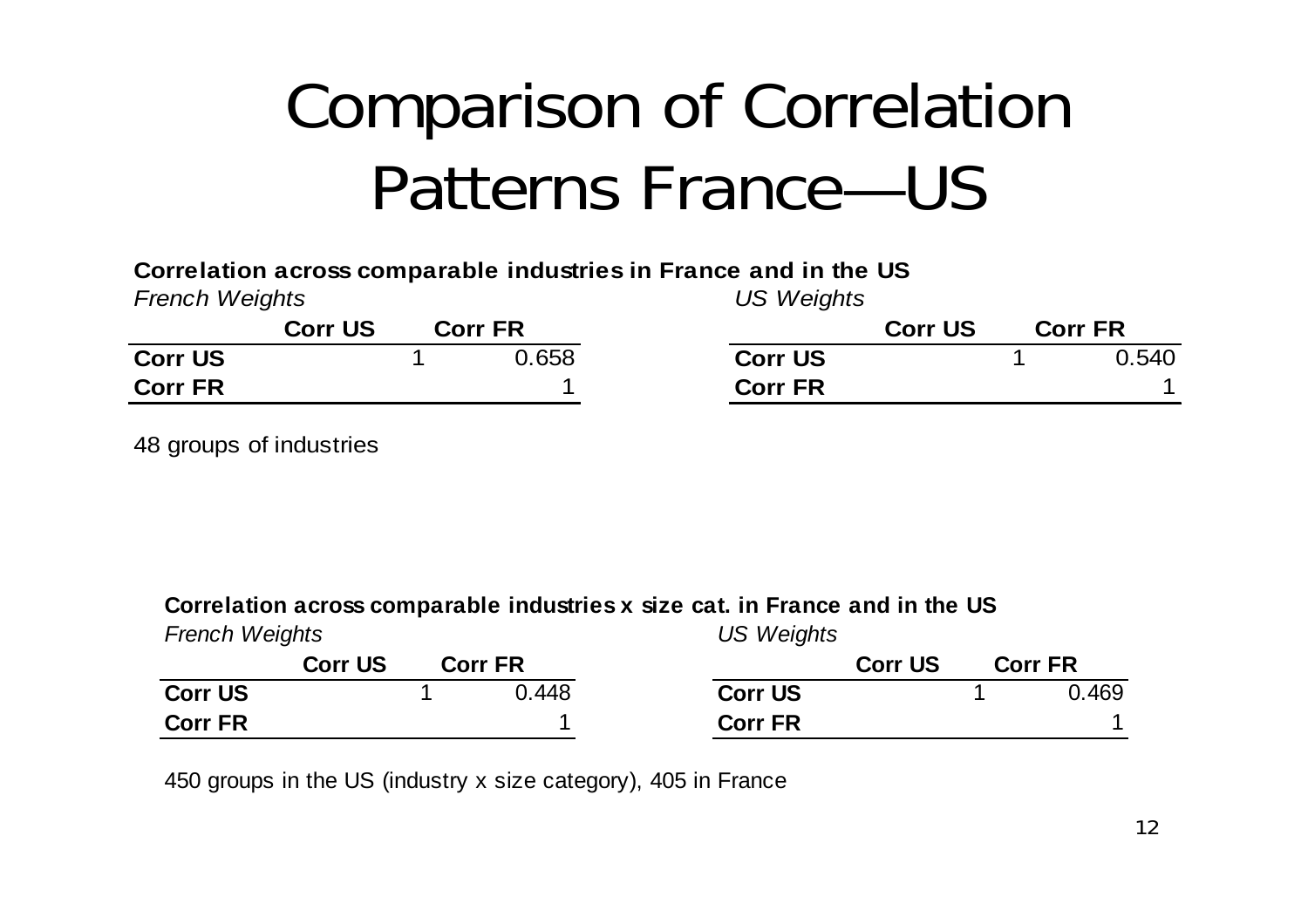#### Understanding the Negative Correlation

- "Negative sorting" (France) or "No sorting" (US) within industries ? Contradicts standard Beckertype assignment model (assortive mating)
- Possible explanation in a model with heterogeneous firms and two types of contracts, with self selection of workers across firms
- Another possible explanation: bias in the estimated correlation of person and firm effects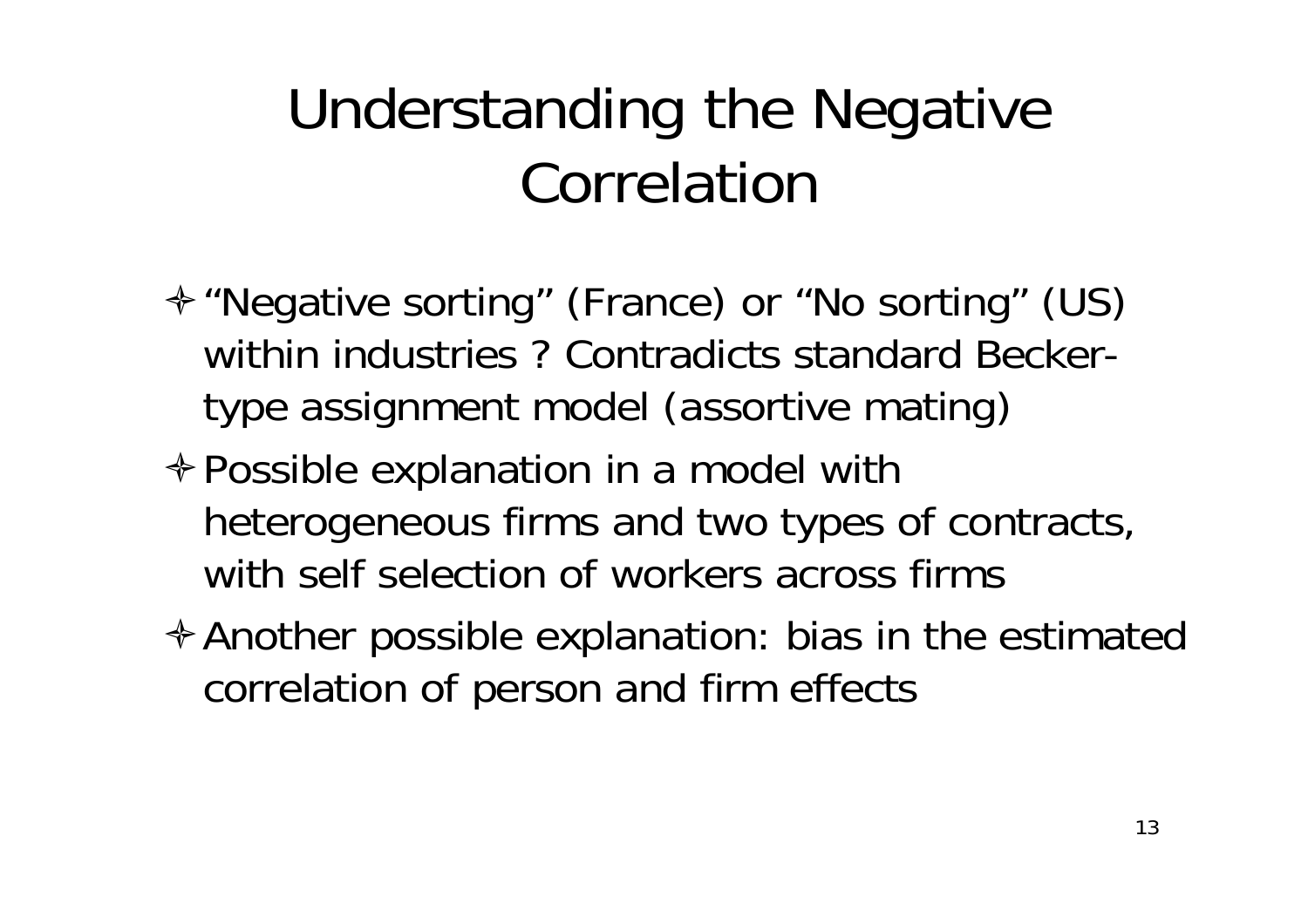# The Theoretical Model

- Two types of workers (good and bad e.g.), multiple sectors, multiple firms per sector (continuum)
- $\triangle$  Firms are indexed by x, proportion of "good" jobs they must fill (say, because of structure of capital in firm), and t, size of firm (exogenous)
- $\triangle$  The distribution of  $(x, t)$  is given in the economy and can be different across industries
- Firms post wage profiles for each job type, and workers apply to a particular job type in each firm
- Firms prefer good workers (low cost of effort) to be in type 1 jobs, and bad workers to be in type 2 jobs
- $\triangle$  Fixed wages will depend on t (monitoring costs) and x (bargaining power)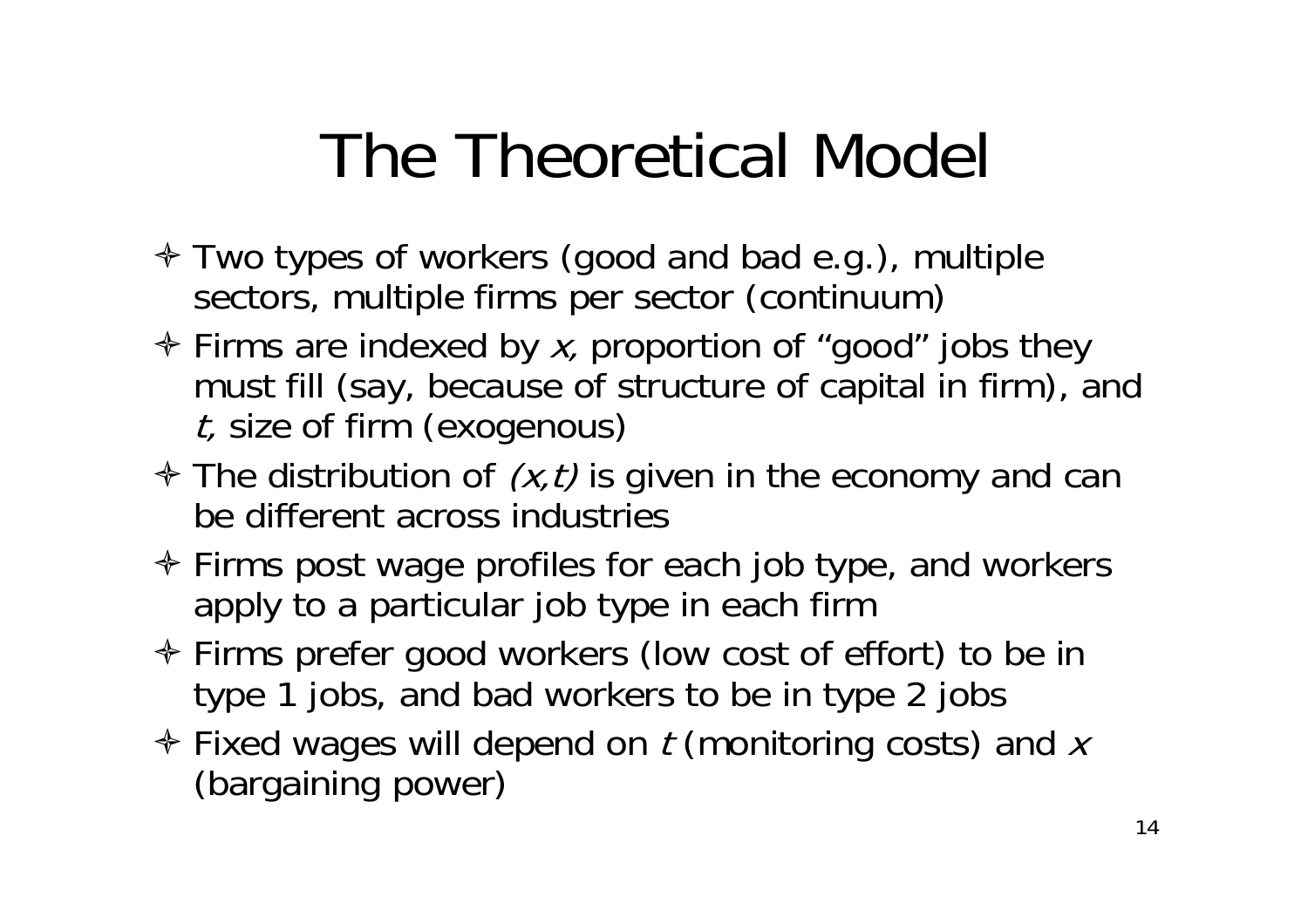## A Simpler Model

- $\triangle$  Assume that for a given t there is a unique x, and such that  $x$  is increasing in  $t$  : then we can index firms by  $x$  only.
- $\triangleq$  If sectors are ranked along the x dimension, if good workers have higher wages in high x firms, if bad workers receive higher pay in the low-x firm than the high-x firm of the same sector, then:
	- $\checkmark$  Total correlation of the estimated person and firm effects can be close to zero
	- $\checkmark$  Inter-industry correlation is positive
	- $\checkmark$  Within-industry correlation is negative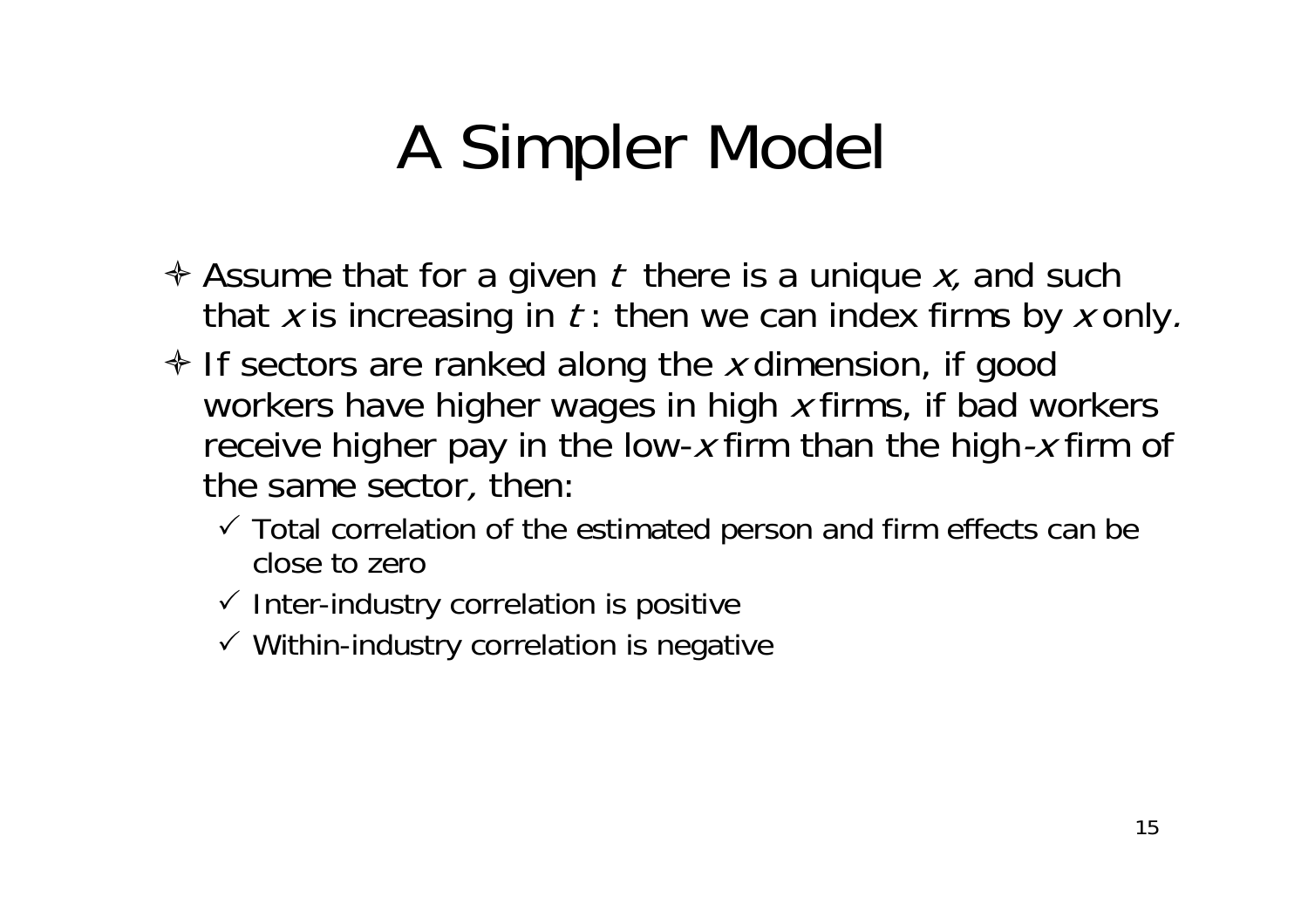## A Simpler Model (2)

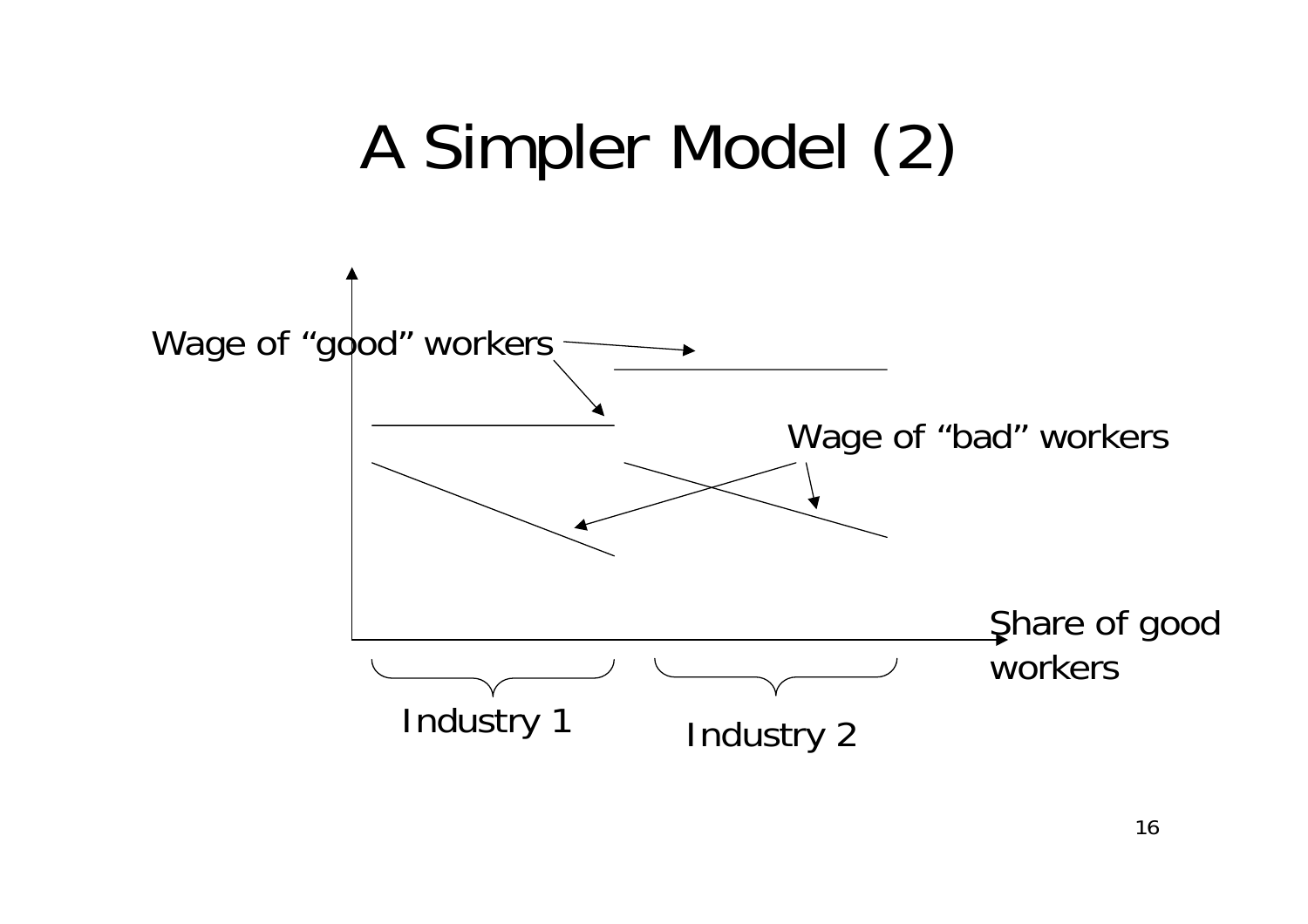Induced Covariance Decomposition Structural Model

- **No ÷ The statistical model to be estimated** 
	- $\checkmark$  The distribution of  $(x,t)$  is  $G_k(x,t) = \text{Beta}_k(x|t)$  LogNormal<sub>k</sub> $(t)$ 
		- Beta $_{\kappa}$  is Beta( $\rho_{\!0}$ + $\rho_{\!1}$ t, $q_{\!0}$ + $q_{\!1}$ t),

LogNormal $_{\rm \kappa}$  is the observed distribution of sizes

 $\checkmark$  Good workers are paid  $w_{1xt}=w_{1k}$  specific to each industry  $\it{k}$ 

-Bad workers are paid

 $W_{2xt} = U_{0k} + U_{1k}x + U_{2k} \log(t) + U_{3k}x \log(t)$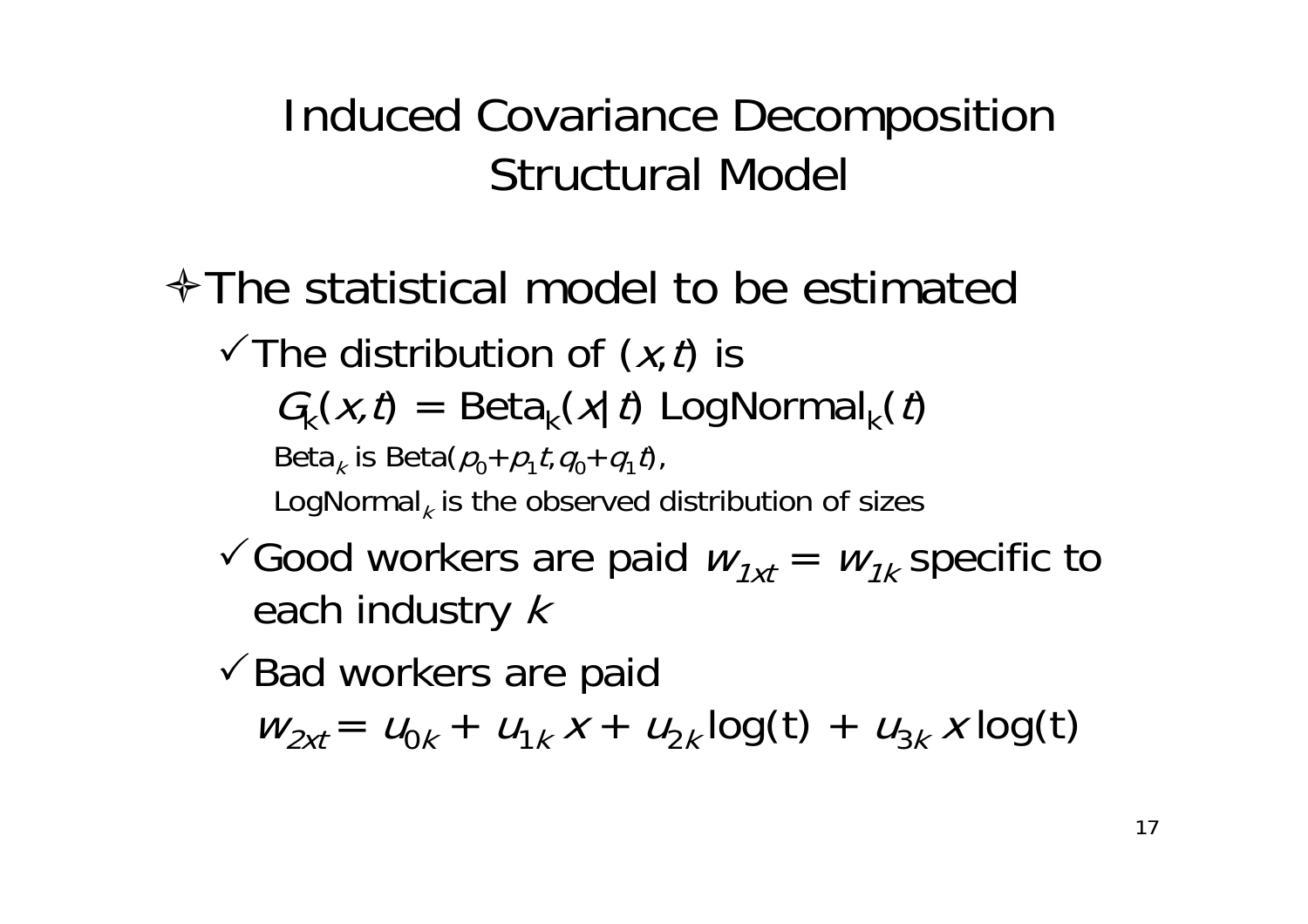#### What is Sorting in this Model?

- $\triangle$  **Between contracts: type 1** (resp. type 2) workers self-select to incentive contracts (resp. efficiency wage or rent-sharing contracts)
- **E** Between sectors: through the fraction of type 1 jobs. Question: how are  $w_{1}$  and  $w_{2}$ related with the proportion of type 1 jobs?
- Within sectors: how do the distribution of type 2 jobs and the wages of type 2 jobs vary with firm size?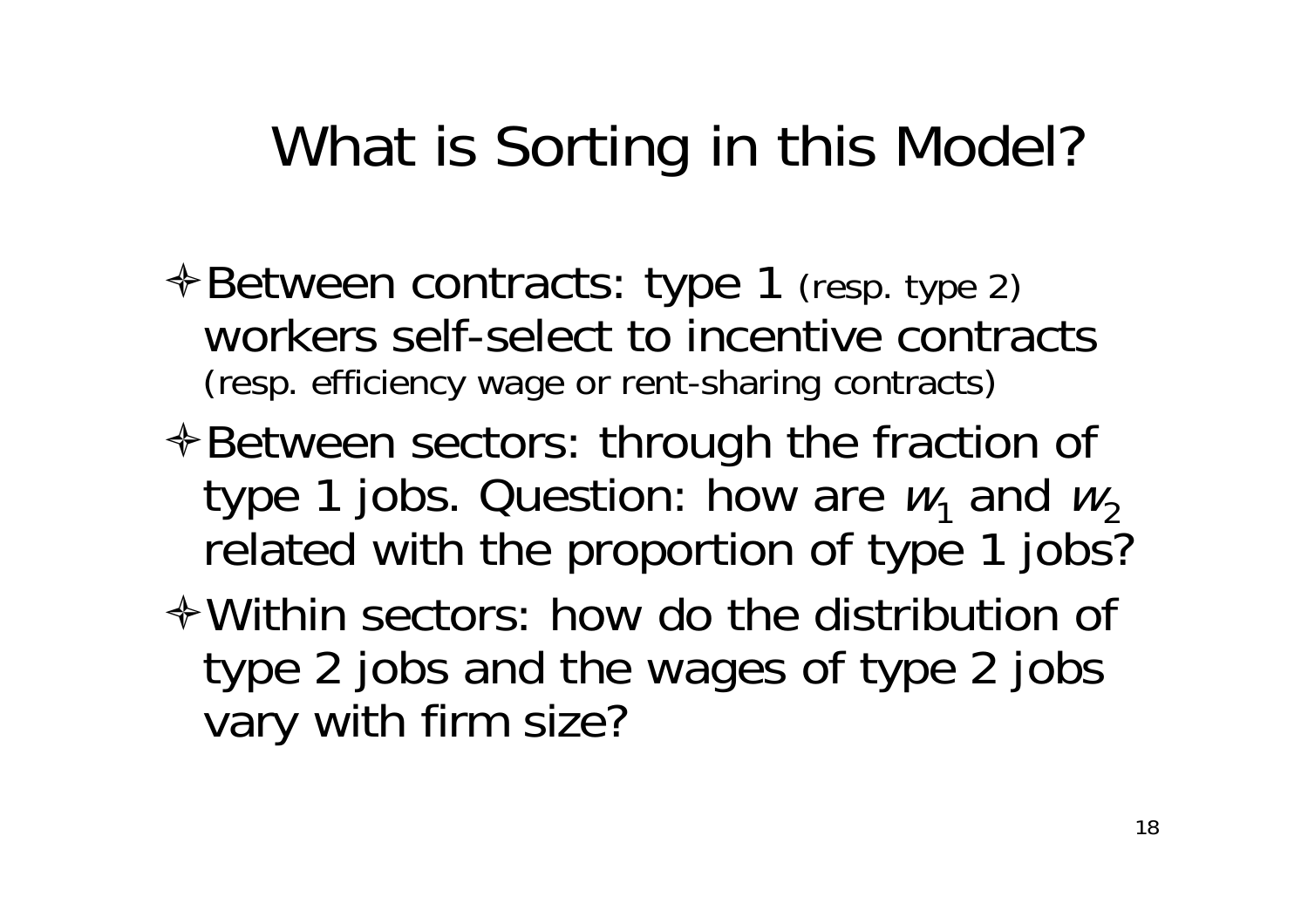#### Worker and Firm Effects Formulas

$$
\oint \text{Worker effects} \begin{cases}\n\hat{\theta}_1 = \frac{\sum_{k} \int x(1-x)tw_{1k} dG_k(x,t)}{\sum_{k} \int x(1-x)tdG_k(x,t)} \\
\hat{\theta}_2 = \frac{\sum_{k} \int x(1-x)tw_{2k}(x,t) dG_k(x,t)}{\sum_{k} \int x(1-x)tdG_k(x,t)}\n\end{cases}
$$

 $\triangle$  Firm effects  $\hat{\psi}_k(x,t) = x(w_{1k})$  $\triangle$  Industry effects for instance  $-\,\theta$ ˆ $\left( \theta _{1}\right) +$   $(1-x)(w_{2k}\left( x\,,t\right) )$  $\theta$ ˆ $\theta_2)$ 

$$
E(\hat{\theta}|k) = \frac{\int_{k} (xt\hat{\theta}_{1} + (1 - x)t\hat{\theta}_{2}) dG(x, t)}{\int_{k} t dG(x, t)}
$$

Variance and covariance …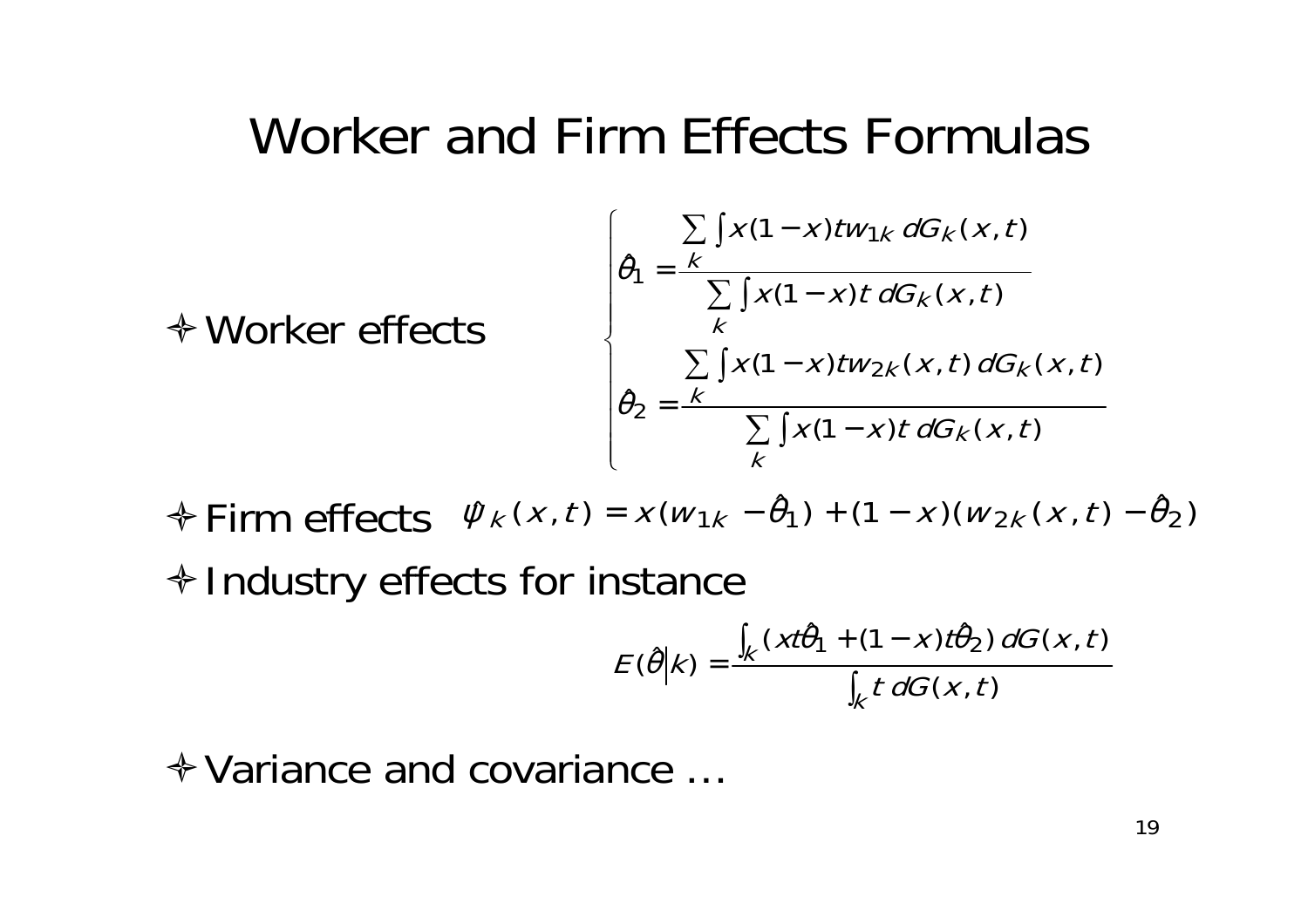#### Estimation Procedure

Data available: moments by industry and size of the firms of θ and ψ (variance and covariance): 95 in France (resp. 81 in the US) industries, 10 size categories, 893x3 (resp. 825x3) usable moments. **Exercit by ALS on least squares criterion** 

$$
\sum_{k,t} \text{weight}_{kt} \times \left( \left( V_{kt} \theta - V_{kt} \hat{\theta} \right)^2 + \left( V_{kt} \phi - V_{kt} \hat{\phi} \right)^2 + \left( \text{cov}_{kt}(\theta, \phi) - \text{cov}_{kt}(\hat{\theta}, \hat{\phi}) \right)^2 \right)
$$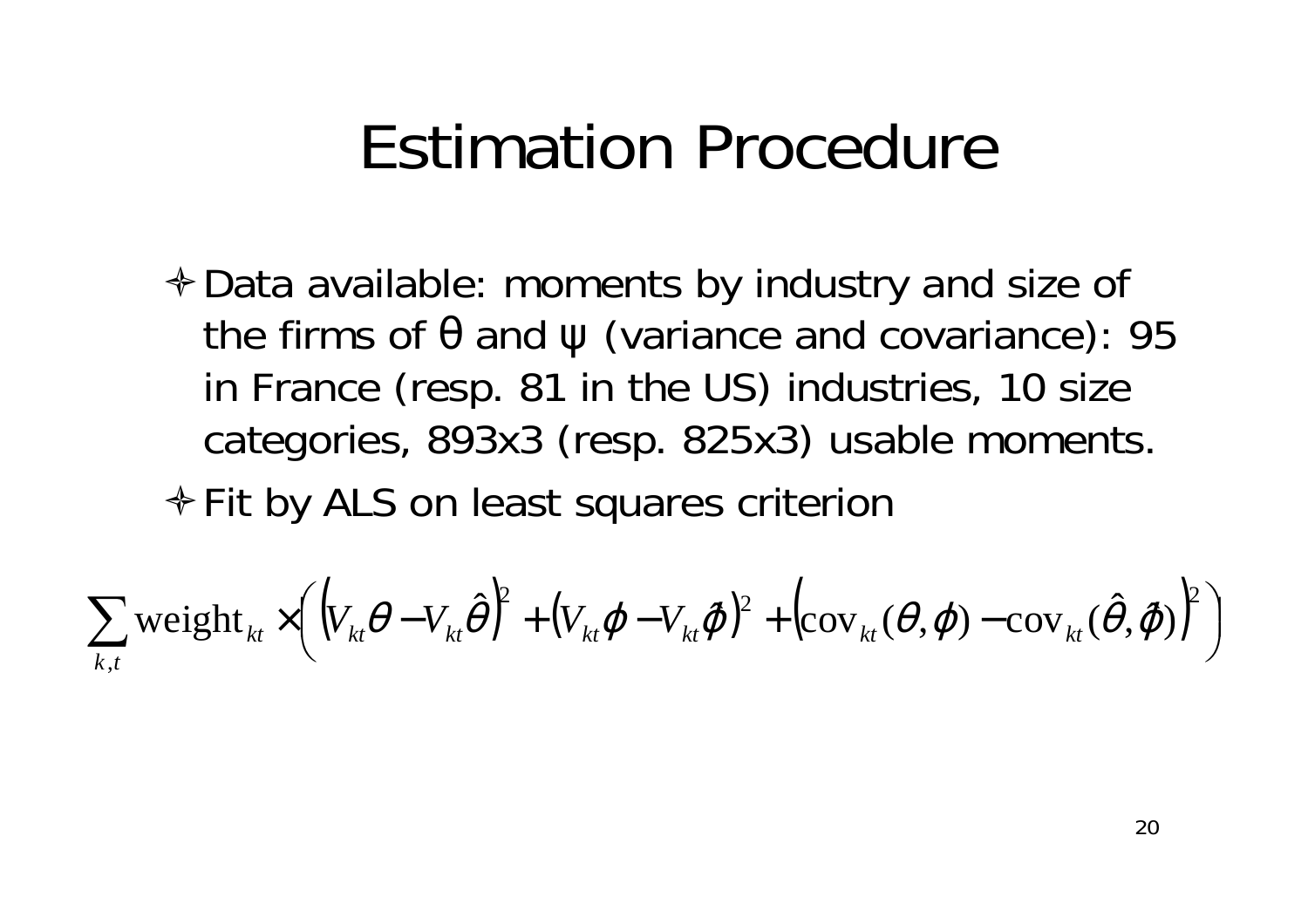## Estimation Procedure (2)

- Number of parameters: 855 (resp. 729), non separable
- **Each function evaluation (for the French case)** 
	- $\checkmark$  14250 numerical integrations.
	- One iteration in Gauss-Newton: 12,198,000 n.i.
	- $\checkmark$  Parallel implementation of Matlab (CMTM) with 6 processors.
- **Nome week for convergence, 6 months to** understand the results…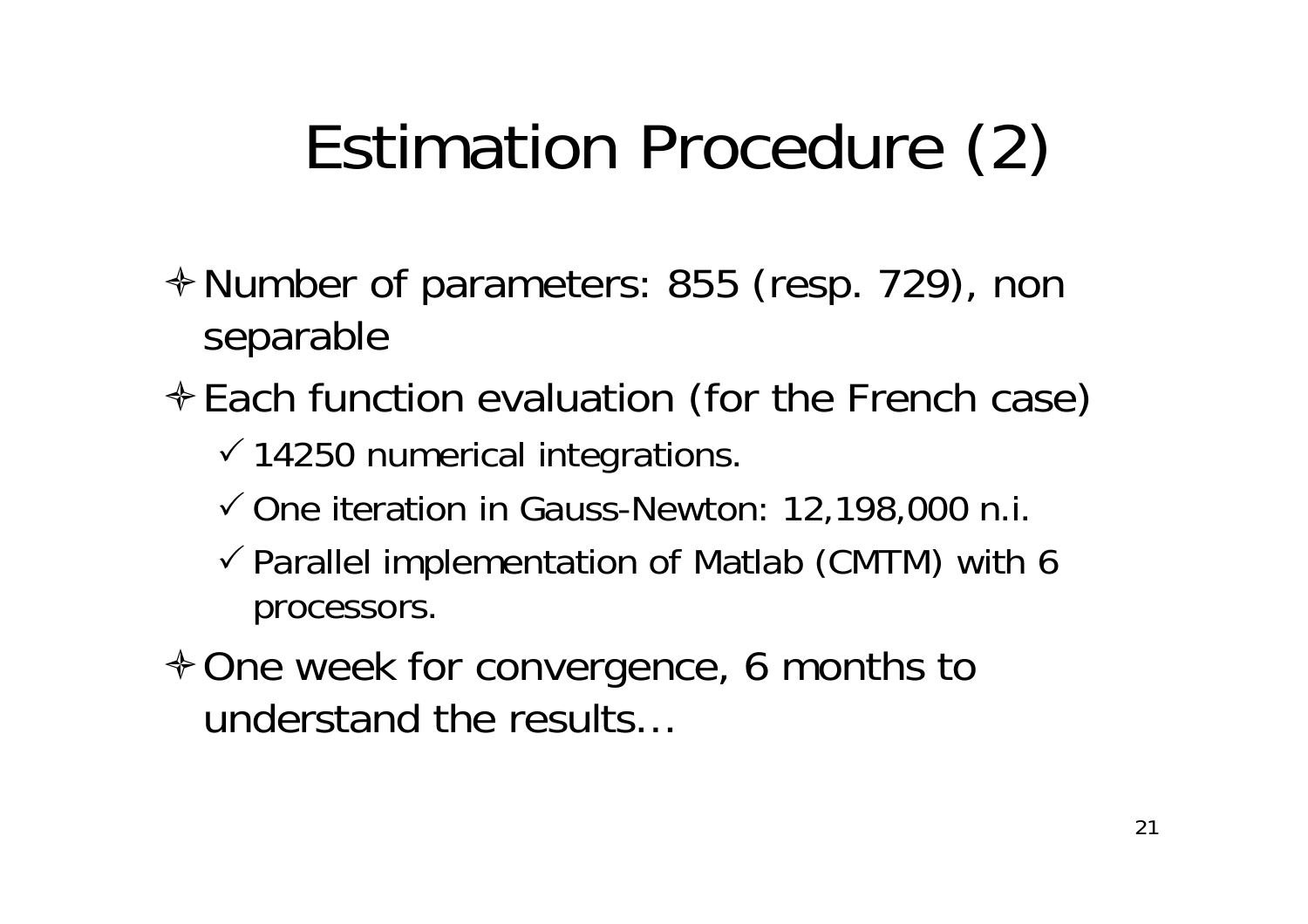|                | 5         | 10        | 25        | 50        | 75        | 90        | 95        |
|----------------|-----------|-----------|-----------|-----------|-----------|-----------|-----------|
| var(worker)    | 0.1209    | 0.1236    | 0.1566    | 0.2118    | 0.2871    | 0.3844    | 0.4281    |
| var(firm)      | 0.0111    | 0.0177    | 0.0494    | 0.1151    | 0.2354    | 0.3665    | 0.5509    |
| COV            | $-0.1338$ | $-0.1062$ | $-0.0762$ | $-0.0440$ | $-0.0186$ | $-0.0060$ | $-0.0018$ |
| corr           | $-0.4722$ | $-0.4066$ | $-0.3465$ | $-0.2627$ | $-0.1698$ | $-0.0805$ | $-0.0672$ |
| mu             | 0.3272    | 0.4155    | 0.7635    | 1.3521    | 1.8643    | 2.3382    | 2.7106    |
| sigma          | 0.6872    | 0.8326    | 1.1512    | 1.4808    | 1.7837    | 2.1407    | 2.5375    |
| W              | $-1.9266$ | $-1.2973$ | $-0.6244$ | $-0.2050$ | 0.5863    | 1.4288    | 2.1730    |
| U <sup>0</sup> | $-2.1244$ | $-1.4059$ | $-0.5557$ | 0.2422    | 0.6479    | 1.4960    | 2.0511    |
| u <sub>1</sub> | $-2.2799$ | 0.2470    | 2.3270    | 4.6181    | 6.4519    | 9.1281    | 10.1577   |
| u2             | $-1.5278$ | $-1.1286$ | $-0.0944$ | 0.0724    | 0.1115    | 0.2338    | 0.5211    |
| u3             | $-2.1324$ | $-0.9641$ | $-0.5243$ | $-0.1637$ | 0.3157    | 1.0318    | 1.4746    |
| p <sub>0</sub> | $-0.3489$ | $-0.0162$ | 0.2458    | 0.5714    | 1.4824    | 3.7917    | 4.7016    |
| p1             | 0.0013    | 0.0021    | 0.0048    | 0.0154    | 0.1249    | 0.4670    | 0.7379    |
| q <sub>0</sub> | $-0.2873$ | $-0.1584$ | 0.0318    | 1.5044    | 2.9610    | 4.5854    | 6.3167    |
| q1             | 0.0017    | 0.0072    | 0.0362    | 0.0750    | 0.1619    | 0.4642    | 0.7662    |
| umean          | $-3.5729$ | $-2.5746$ | 0.4030    | 1.3404    | 2.0040    | 3.2849    | 4.0211    |
| xmean          | 0.0666    | 0.0744    | 0.1071    | 0.1600    | 0.6752    | 0.7923    | 0.8225    |

Notes: distribution of parameters across 3-digit industries, 95 observations. var(worker) is variance of worker effect within each industry, var(firm) is variance of firm effect within each industry,

cov is the within-industry covariance of worker and firm effects, corr is the within-industry covariance of worker and firm effects; mu, mean of log wage in industry; sigma, the variance; w, wage of type 1 workers;

u, wage of type 2 workers =  $u0 + u1*x + u2*log(t) + u3*x*log(t)$ , where x is the share of type 1 workers and t is the size of the firm; Beta(p,q), law of x conditional on t,  $p = p0 + p1*t$ ,  $q = q0 + q1*t$ . umean and xmean are the means of u and x by industry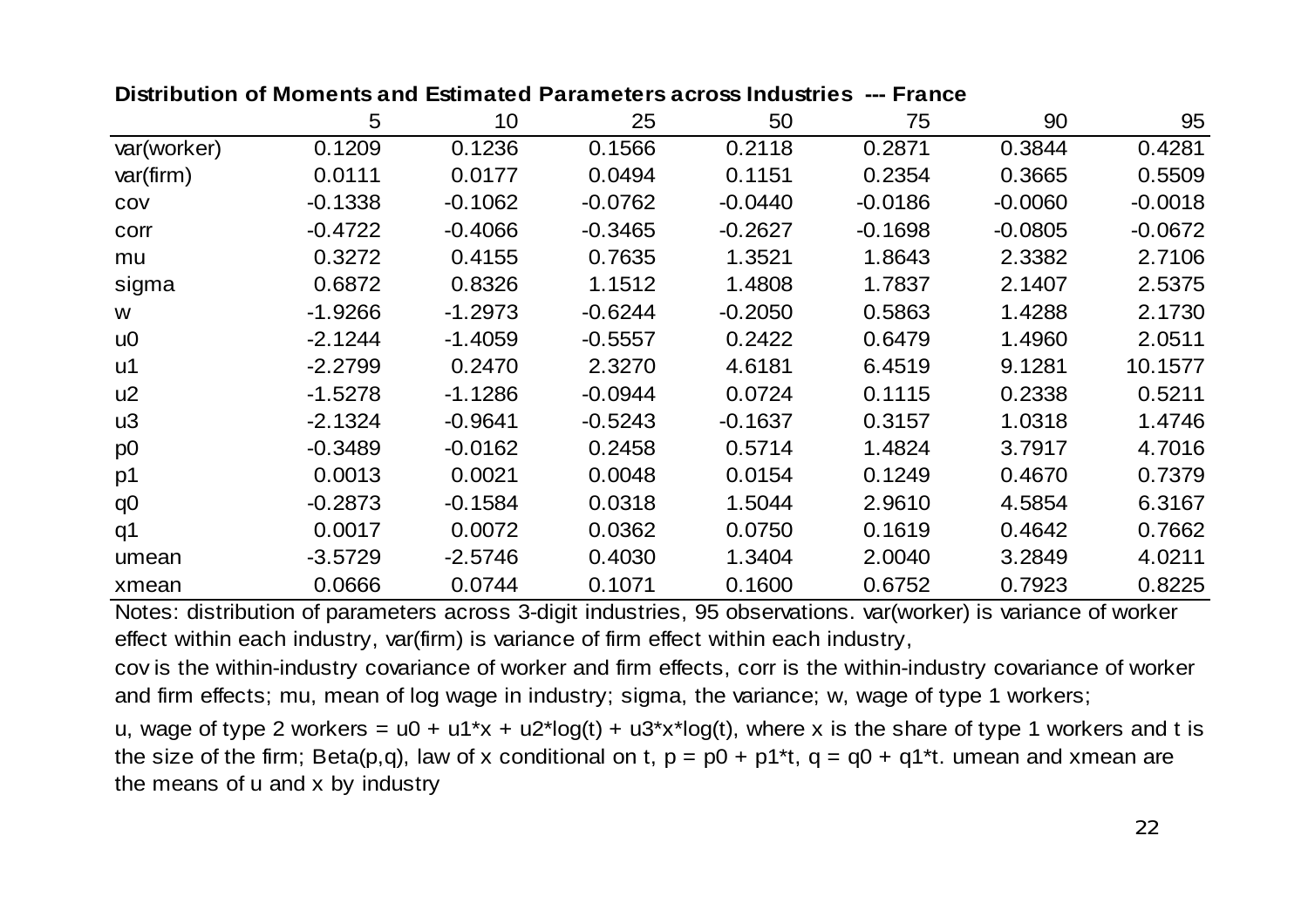| Distribution of Moments and Estimated Parameters across Industries --- US |  |  |
|---------------------------------------------------------------------------|--|--|
|---------------------------------------------------------------------------|--|--|

|                | 5          | 10         | 25         | 50        | 75        | 90      | 95      |
|----------------|------------|------------|------------|-----------|-----------|---------|---------|
| var(worker)    | 0.3550     | 0.4094     | 0.4800     | 0.5735    | 0.6794    | 0.7836  | 0.8167  |
| var(firm)      | 0.0277     | 0.0372     | 0.0502     | 0.0741    | 0.1275    | 0.1803  | 0.2787  |
| COV            | $-0.0414$  | $-0.0282$  | $-0.0156$  | $-0.0040$ | 0.0037    | 0.0184  | 0.0353  |
| corr           | $-0.1641$  | $-0.1343$  | $-0.0865$  | $-0.0189$ | 0.0168    | 0.0691  | 0.1315  |
| mu             | 1.0068     | 1.1365     | 1.3460     | 1.7438    | 2.2785    | 2.6163  | 2.7356  |
| sigma          | 1.0188     | 1.0672     | 1.2240     | 1.4189    | 1.7225    | 1.8132  | 2.0736  |
| W              | $-4.5149$  | $-4.1178$  | $-2.9114$  | $-0.3029$ | 1.7964    | 3.3906  | 6.2562  |
| U <sup>0</sup> | $-5.7070$  | $-3.3737$  | $-1.7297$  | 0.6216    | 3.0555    | 4.2577  | 4.4851  |
| u1             | $-22.2332$ | $-20.2782$ | $-16.5279$ | $-6.4376$ | $-0.8993$ | 6.9752  | 17.1130 |
| u <sub>2</sub> | $-2.3100$  | $-1.1792$  | $-0.7068$  | 0.0040    | 0.7661    | 2.0524  | 2.7908  |
| u3             | $-9.2132$  | $-6.6776$  | $-4.4677$  | 0.0062    | 1.1365    | 2.9054  | 3.3464  |
| p <sub>0</sub> | $-0.0017$  | 0.0512     | 1.4918     | 5.6510    | 14.1194   | 44.0079 | 80.9299 |
| p1             | $-0.0008$  | 0.0000     | 0.0031     | 0.2035    | 1.2667    | 3.5913  | 7.2754  |
| q0             | $-4.1133$  | $-1.2626$  | 0.1969     | 3.1457    | 10.0295   | 60.4979 | 92.8351 |
| q1             | 0.0000     | 0.0003     | 0.0118     | 0.1332    | 4.4323    | 13.1642 | 26.5358 |
| umean          | $-14.6648$ | $-11.8218$ | $-8.0924$  | $-4.2634$ | $-1.3799$ | 3.5764  | 7.1882  |
| xmean          | 0.1184     | 0.1460     | 0.1874     | 0.4185    | 0.7414    | 0.7818  | 0.8178  |

Notes: distribution of parameters across 3-digit industries, 81 observations. var(worker) is variance of worker effect within each industry, var(firm) is variance of firm effect within each industry,

cov is the within-industry covariance of worker and firm effects, corr is the within-industry covariance of worker and firm effects; mu, mean of log wage in industry; sigma, the variance; w, wage of type 1 workers; u, wage of type 2 workers =  $u0 + u1*x + u2*log(t) + u3*x*log(t)$ , where x is the share of type 1 workers and t is the size of the firm; Beta(p,q), law of x conditional on t,  $p = p0 + p1*t$ ,  $q = q0 + q1*t$ . umean and xmean are the means of u and x by industry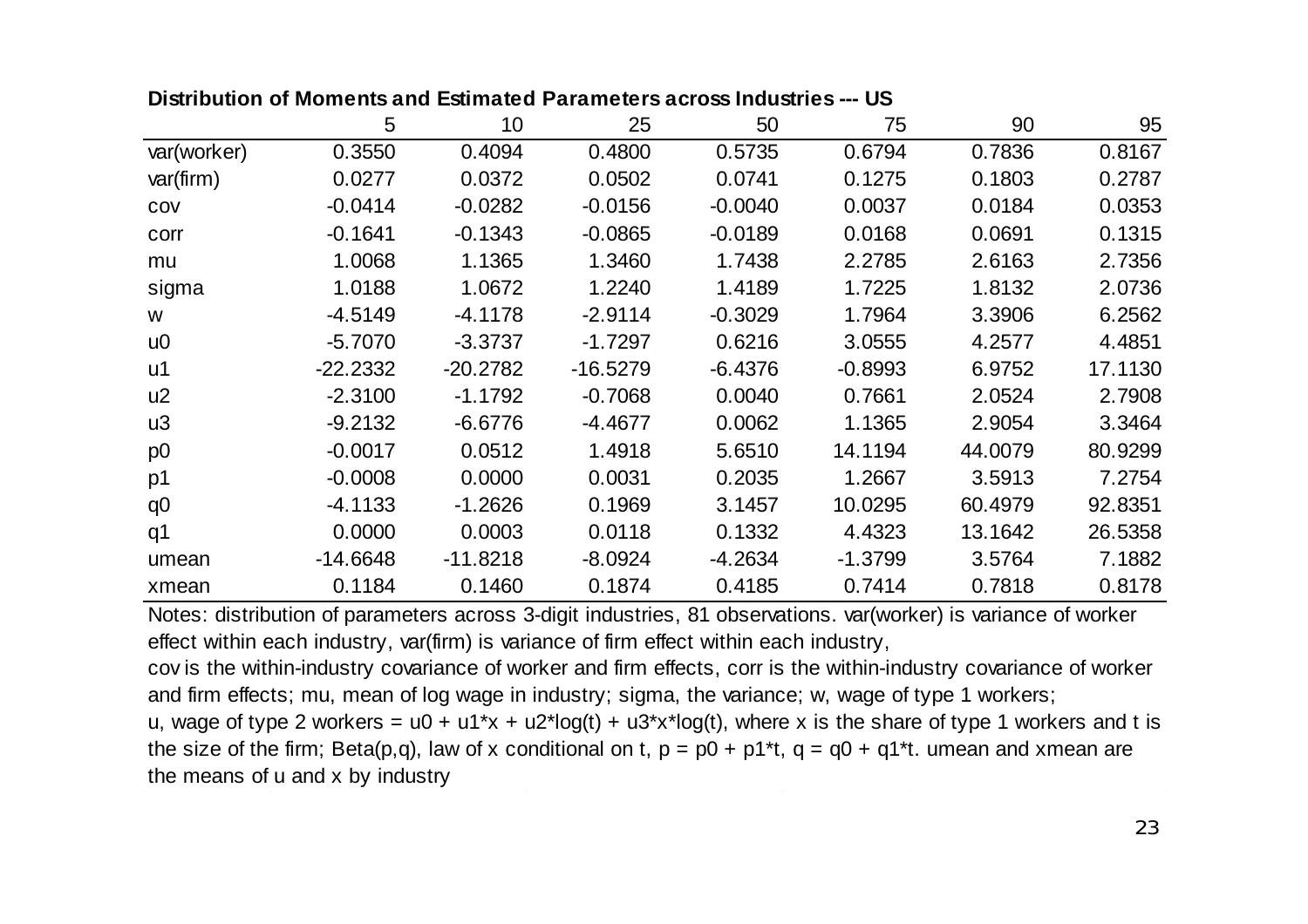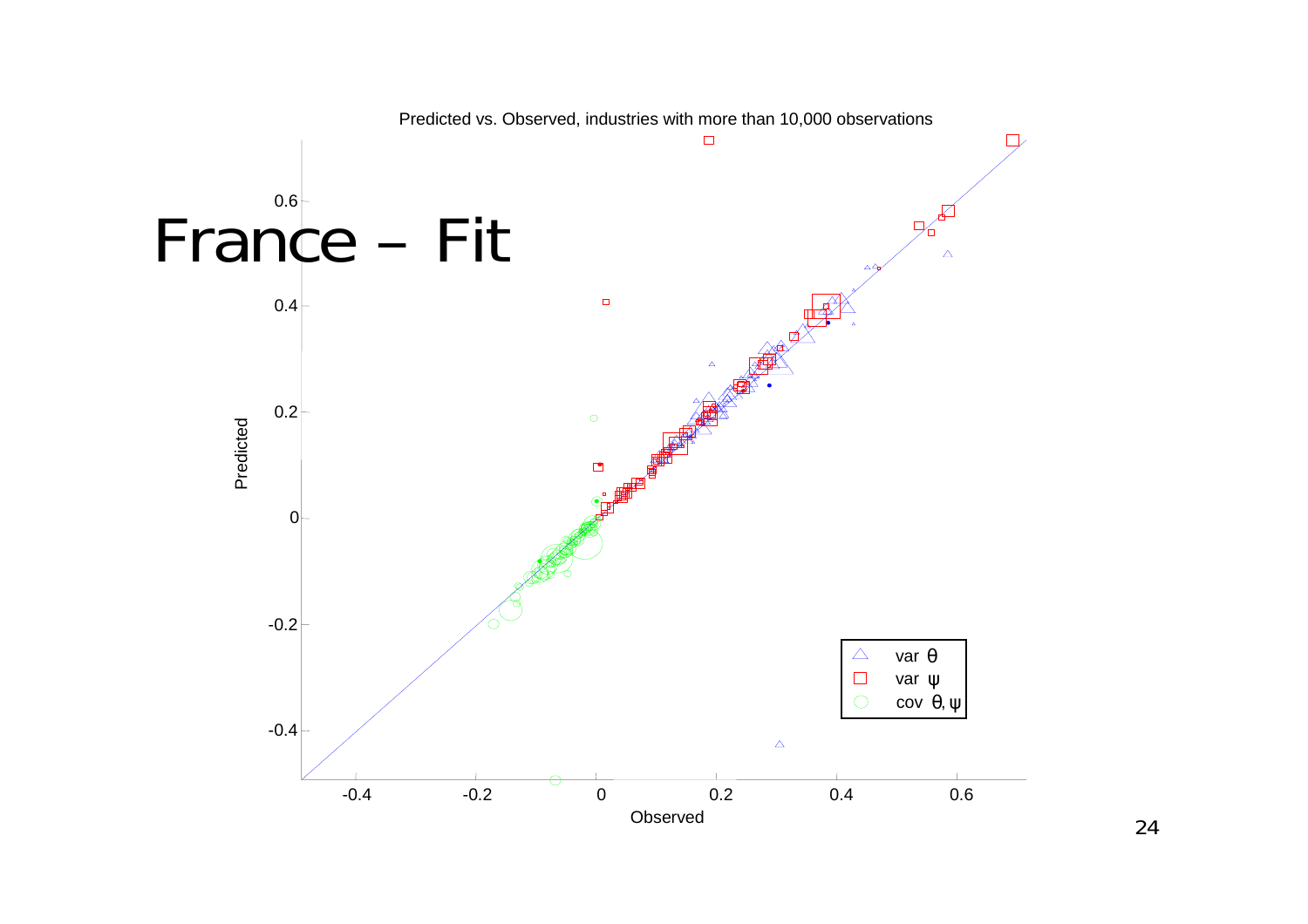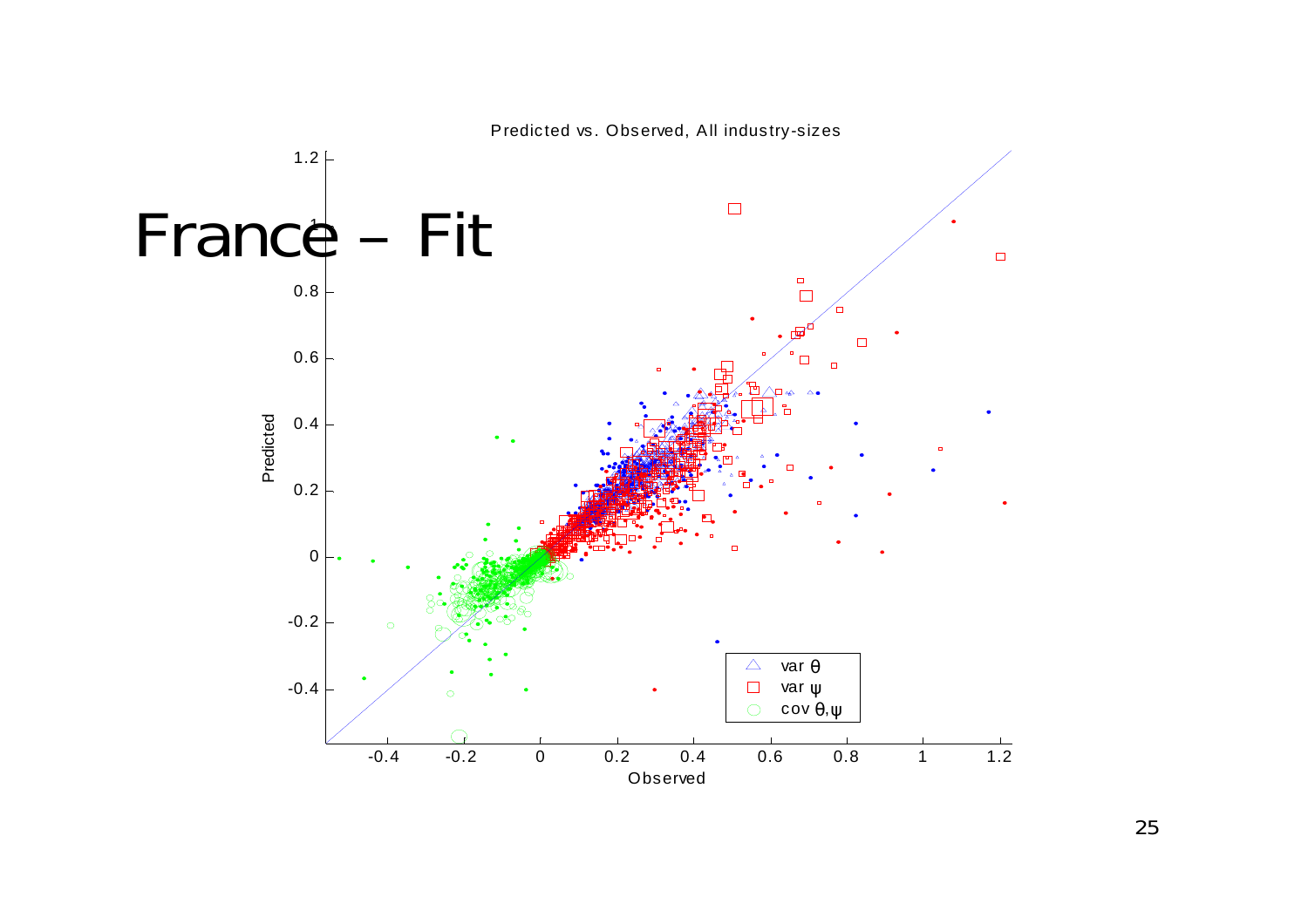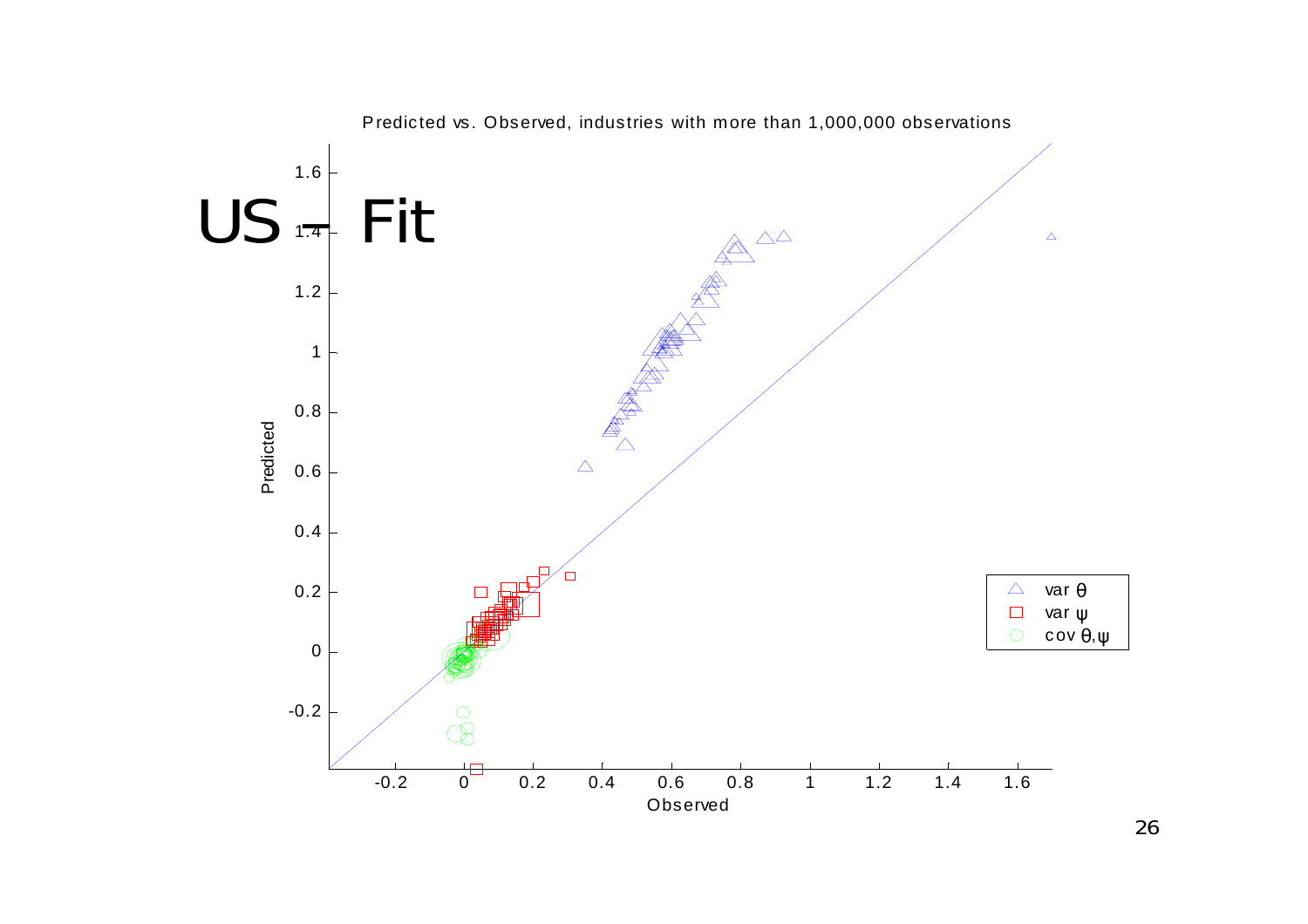#### Estimation Results for France(within industries)

|           | mean u     |           | mean u     |           | mean x     |           |  |
|-----------|------------|-----------|------------|-----------|------------|-----------|--|
|           | Coef.      | Std. Err. | Coef.      | Std. Err. | Coef.      | Std. Err. |  |
| mean x    | $-18.4550$ | 1.2550    | $-17.6058$ | 1.3243    |            |           |  |
| log(size) | $-0.2962$  | 0.0325    |            |           | $-0.00192$ | 0.00098   |  |
| R-square  | 0.8550     |           | 0.8375     |           | 0.9672     |           |  |

Notes: 783 industry-size observations. Each regression includes a full set a industry indicators and is weighted by the number of observations in the cell.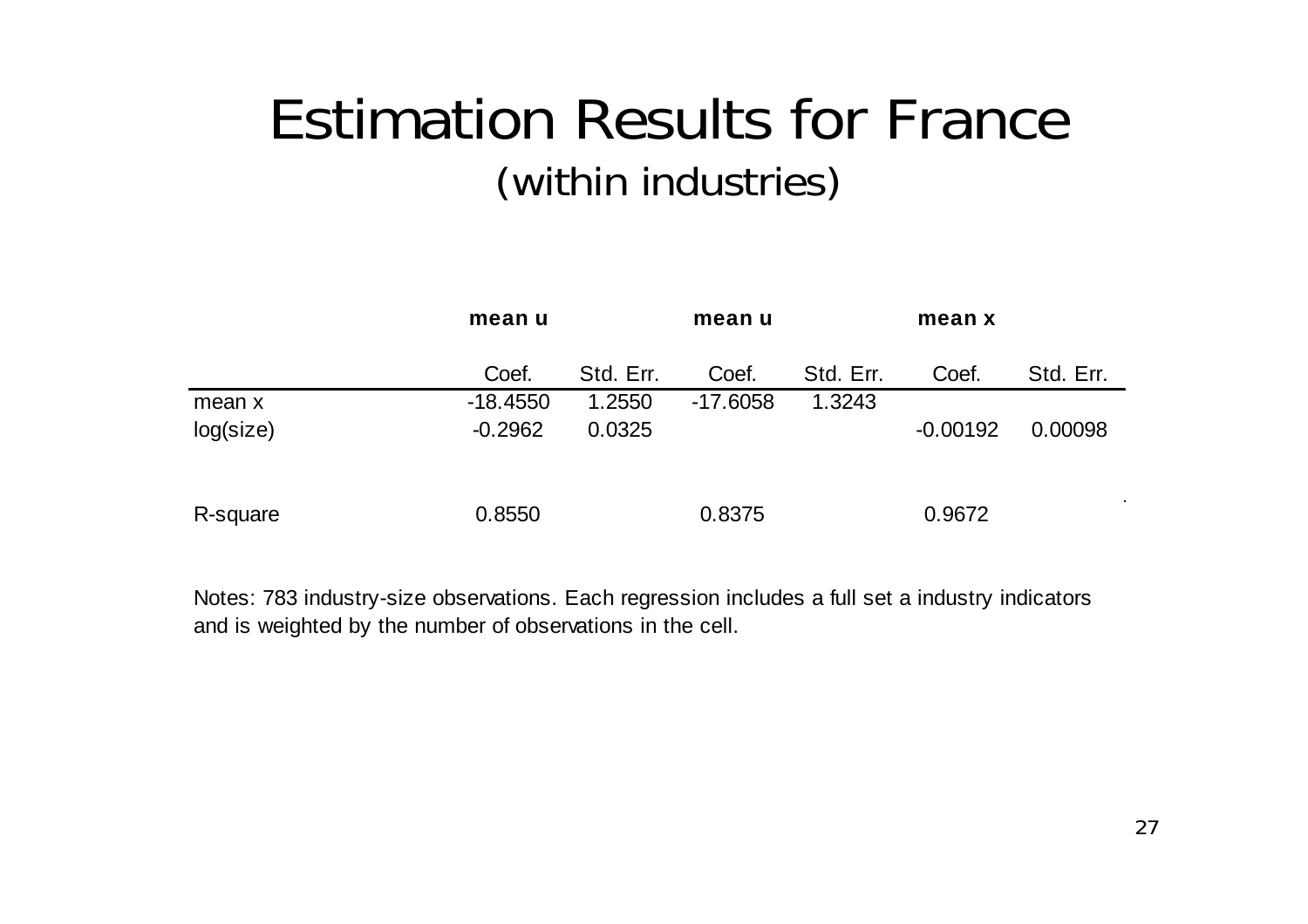#### Estimation Results for France(between industries)

|           | mean u    |           | mean x     |           | mean w |           |
|-----------|-----------|-----------|------------|-----------|--------|-----------|
|           | Coef.     | Std. Err. | Coef.      | Std. Err. | Coef.  | Std. Err. |
| mean x    | $-4.8167$ | 0.5413    |            |           | 2.1041 | 0.4976    |
| log(size) | 0.0065    | 0.0600    | $-0.02000$ | 0.00390   |        |           |
|           |           |           |            |           |        |           |
| R-square  | 0.0954    |           | 0.0326     |           | 0.1657 |           |

Notes: 783 industry-size observations for the first two regressions and 92 industry observations for the last. Regressions are weighted by the number of observations in the cell.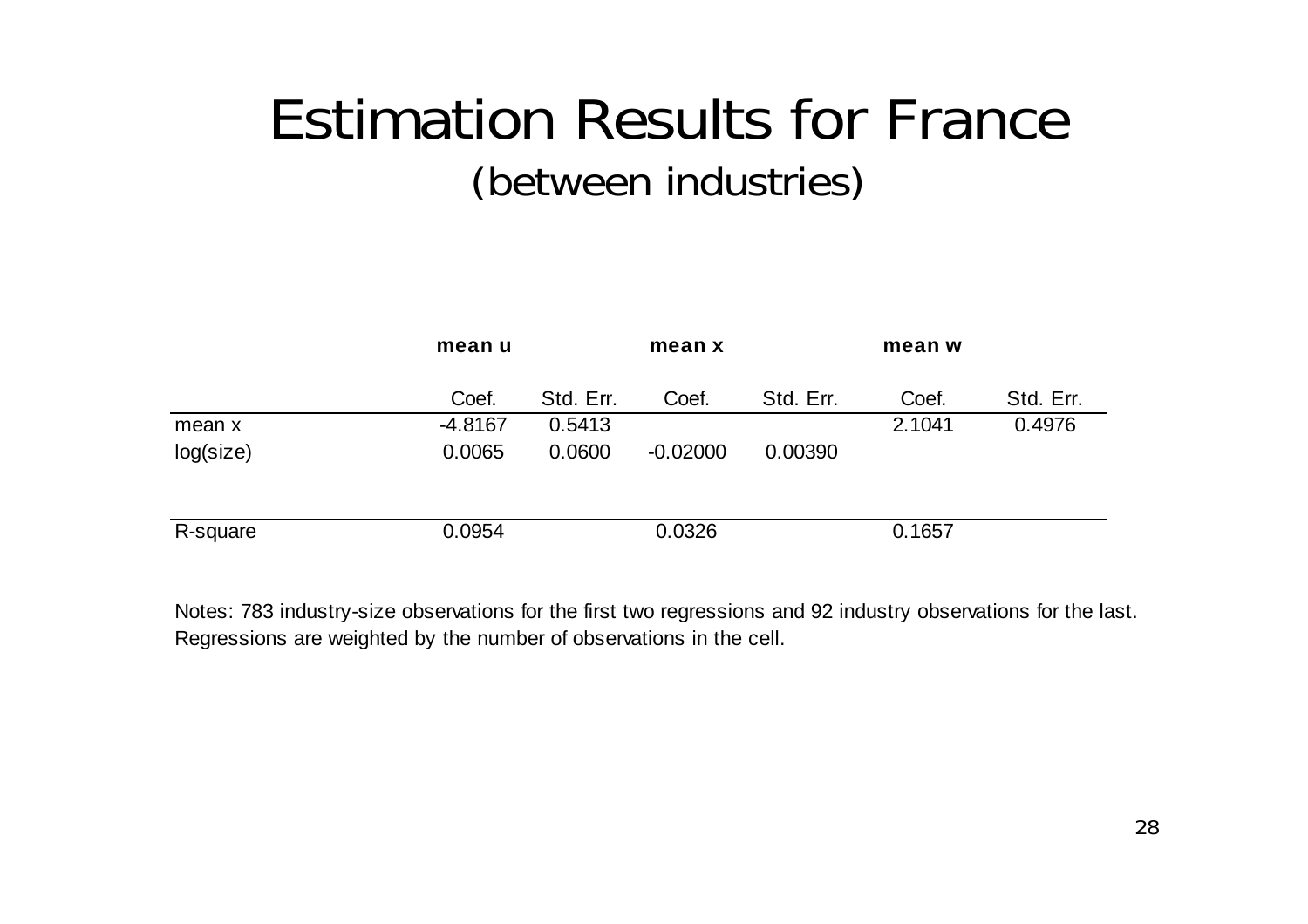#### Estimation Results for US (within industries)

|           | mean u |           | mean u |           | mean x  |           |  |
|-----------|--------|-----------|--------|-----------|---------|-----------|--|
|           | Coef.  | Std. Err. | Coef.  | Std. Err. | Coef.   | Std. Err. |  |
| mean x    | 8.1279 | 1.8398    | 8.5352 | 1.8891    |         |           |  |
| log(size) | 0.1933 | 0.0315    |        |           | 0.00062 | 0.00067   |  |
| R-square  | 0.9640 |           | 0.9619 |           | 0.9866  |           |  |

Notes: 742 industry-size observations. Each regression includes a full set a industry indicators and is weighted by the number of observations in the cell.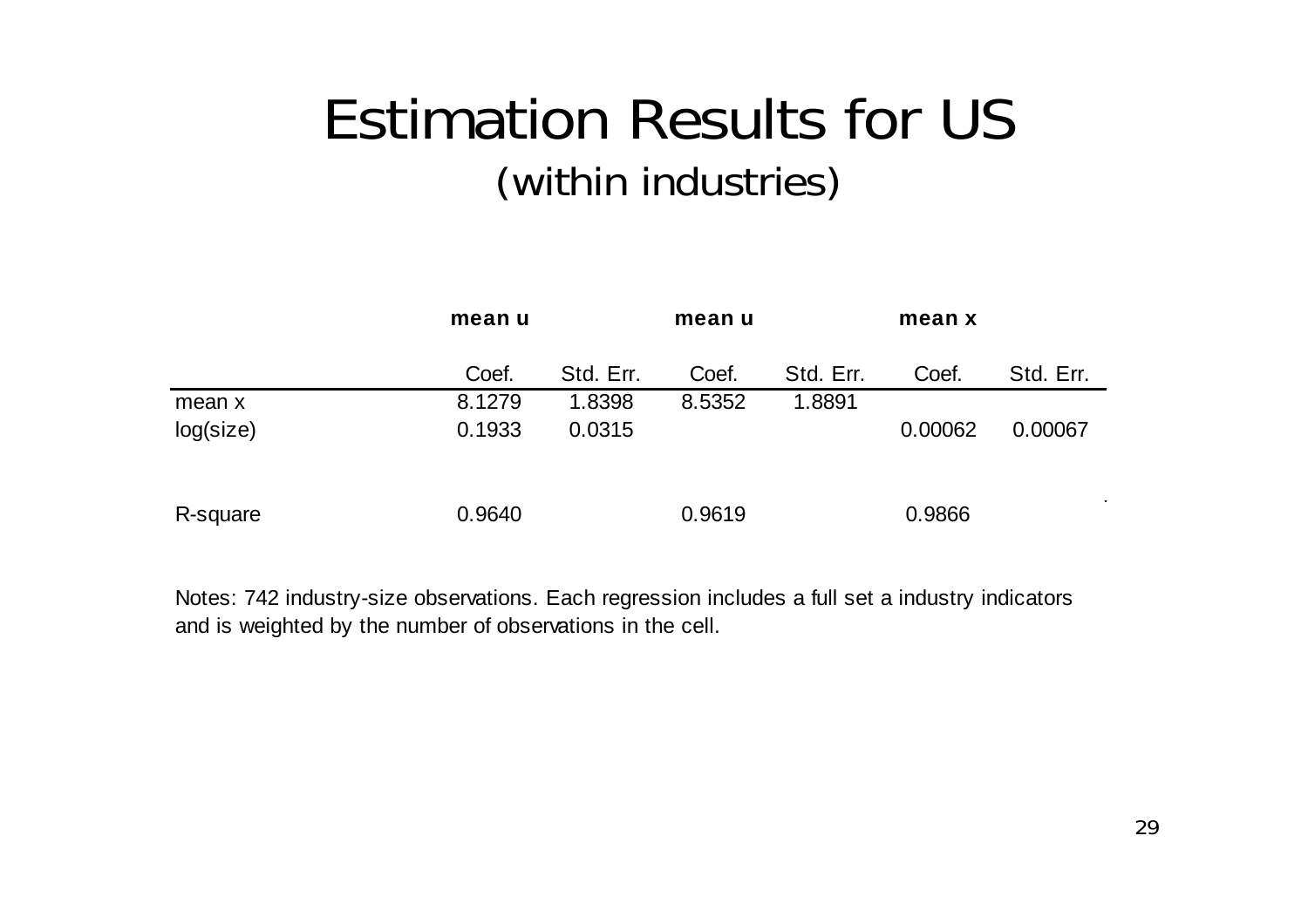#### Estimation Results for US (between industries)

|           | mean u    |           | mean x  |           | mean w    |           |
|-----------|-----------|-----------|---------|-----------|-----------|-----------|
|           | Coef.     | Std. Err. | Coef.   | Std. Err. | Coef.     | Std. Err. |
| mean x    | $-3.6640$ | 1.0293    |         |           | $-5.5831$ | 1.0058    |
| log(size) | 0.6994    | 0.1273    | 0.00225 | 0.00455   |           |           |
|           |           |           |         |           |           |           |
| R-square  | 0.0557    |           | 0.0003  |           | 0.2832    |           |

Notes: 742 industry-size observations for the first two regressions and 80 industry observations for the last. Regressions are weighted by the number of observations in the cell.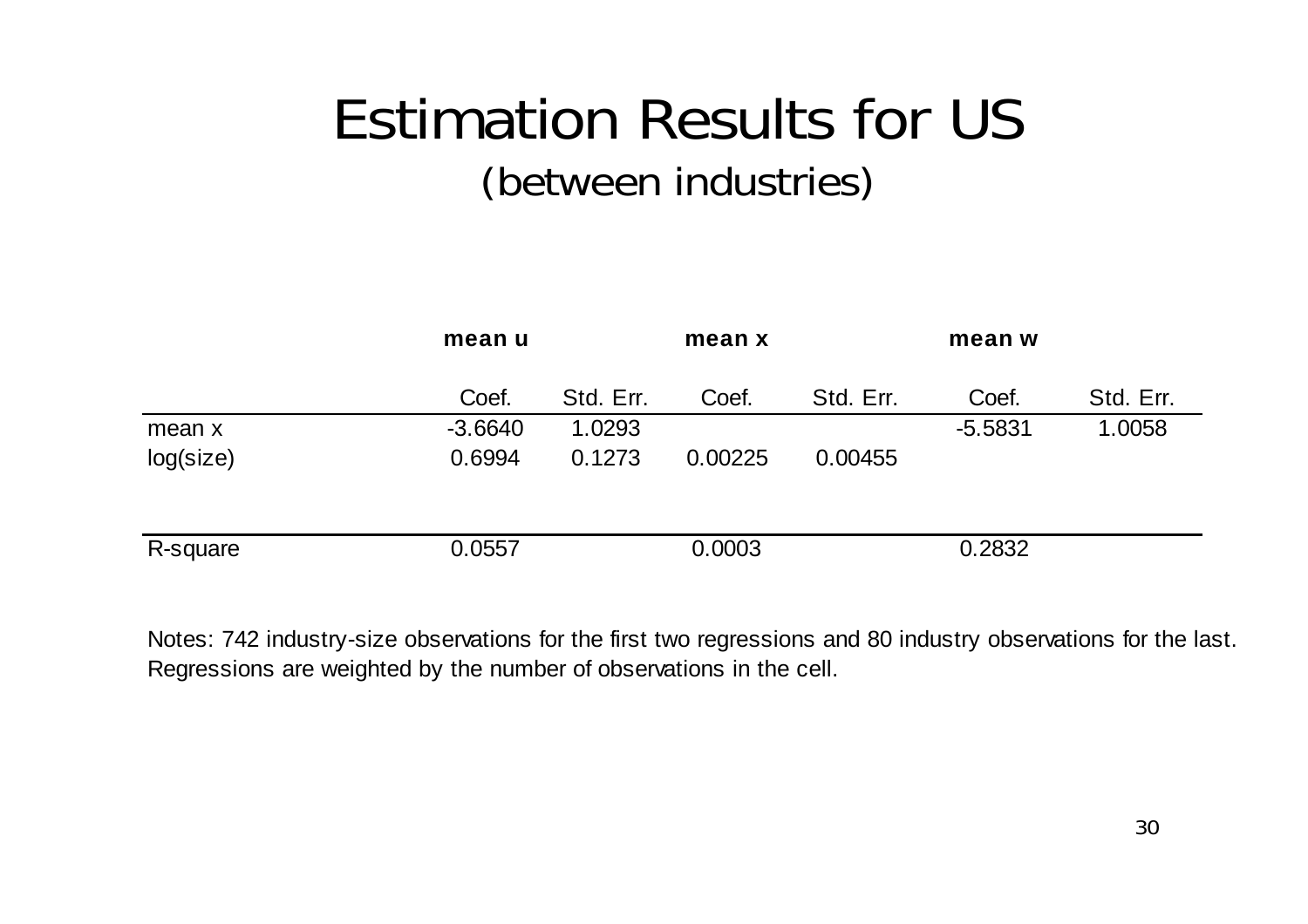## Tentative Explanation

- **↑ Main parameters explaining within-industry** correlation: distribution of the share of good workers in the firm
- $\triangle$  **Similarly for the between-industry effects**
- **♦ Possibly sorting for good workers.**
- $\triangle$  Results (therefore, sorting) appear to be very different in France and in the US
- $\triangle$  For instance, the within-industry results support a rent-sharing interpretation in France where bad workers have more bargaining power (through unions) when their fraction in the firm is high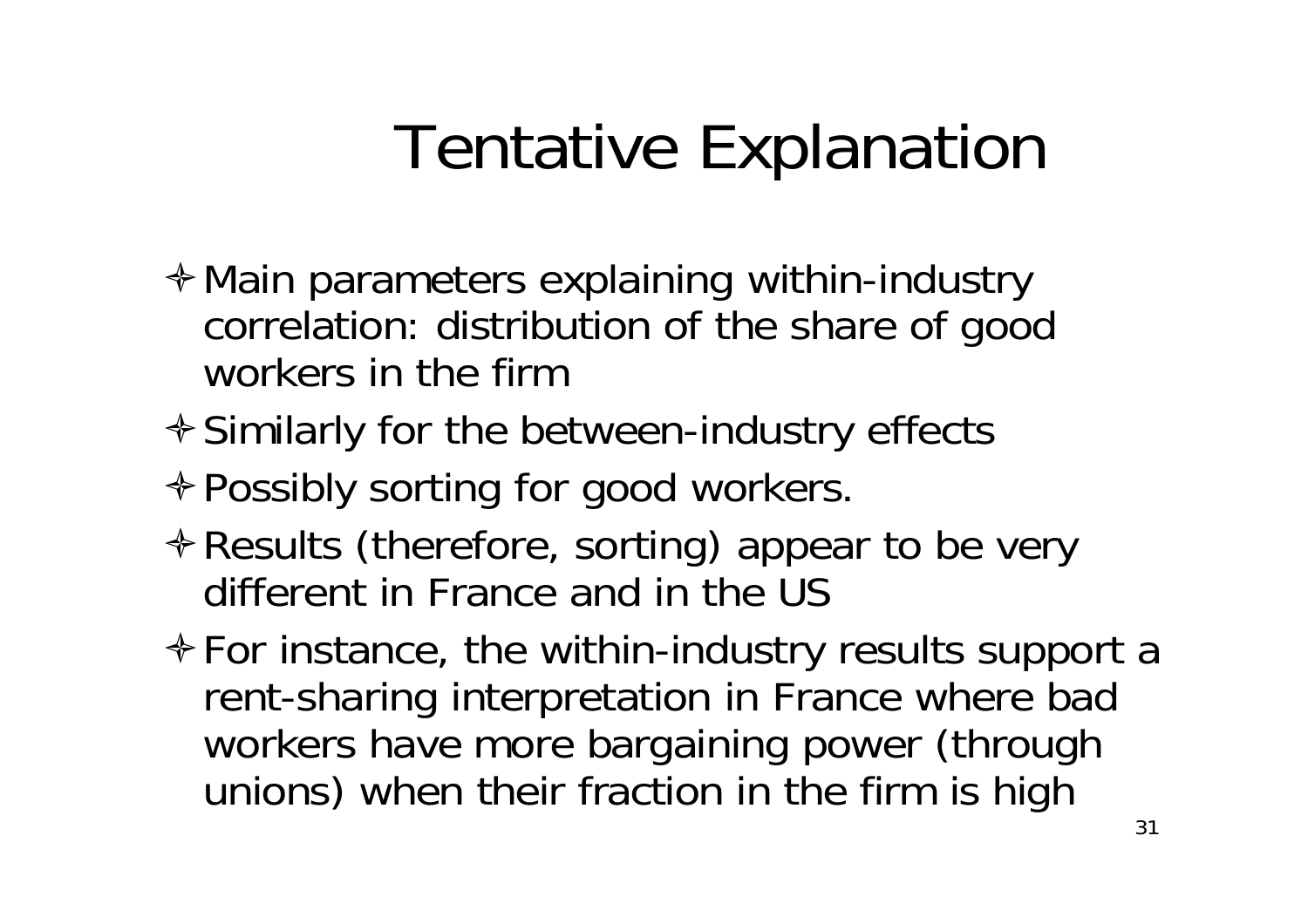## Other Explanation

#### **↑The covariance estimate is biased** downwards:

$$
w_{it} = \alpha_i + \varphi_{J(i,t)} + \varepsilon_{it} = \alpha_i + \sum_{j=1}^{J} \varphi_j \delta_{it}^j + \varepsilon_{it}
$$

$$
\bar{w}_{it} = w_{it} - w_{i} = \sum_{j=1}^{J} \varphi_j \left( \delta_{it}^{j} - \delta_{i}^{j} \right) + \varepsilon_{it} - \varepsilon_{i}.
$$

$$
cov(\hat{\alpha}_i, \hat{\varphi}_{J(i,t)}) = cov(\alpha_i, \varphi_{J(i,t)}) + cov(\hat{\alpha}_i - \alpha_i, \hat{\varphi}_{J(i,t)} - \varphi_{J(i,t)})
$$

$$
+ cov(\hat{\alpha}_i - \alpha_i, \varphi_{J(i,t)}) + cov(\alpha_i, \hat{\varphi}_{J(i,t)} - \varphi_{J(i,t)})
$$

$$
cov(\hat{\alpha}_i - \alpha_i, \hat{\varphi}_{j_0} - \varphi_{j_0}) = -\delta_i^{j_0} var(\hat{\varphi}_{j_0} - \varphi_{j_0}) - \sum_{j \neq j_0} \delta_i^j cov(\hat{\varphi}_j - \varphi_j, \hat{\varphi}_{j_0} - \varphi_{j_0})
$$